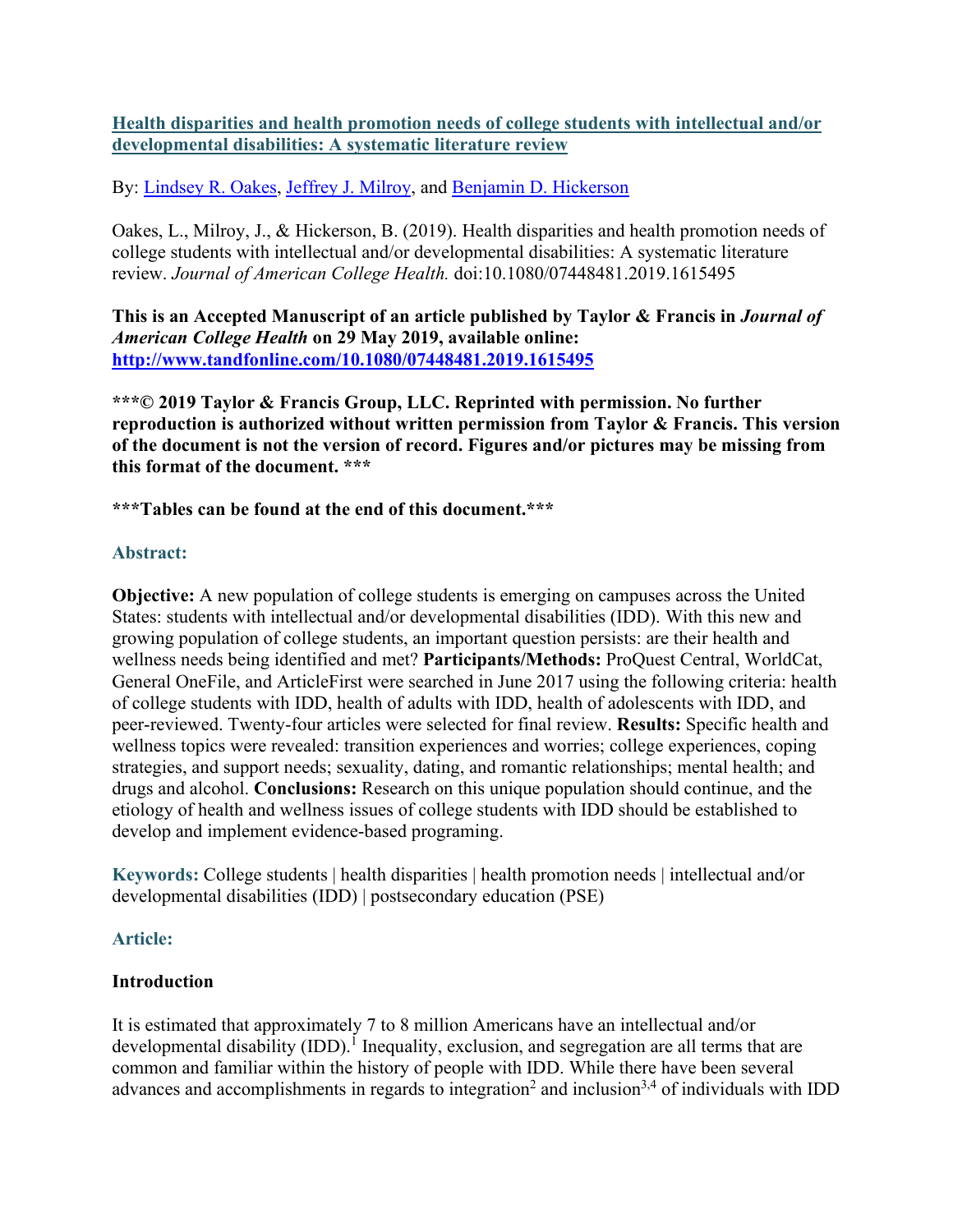in the United States, this population remains a marginalized population<sup>5</sup> and continues to experience a variety of disparities.<sup>6–11</sup> There are a range of issues that relate to transition into adulthood for individuals with IDD. For example, supportive services for individuals with IDD are most often terminated when the individual reaches adulthood.12

In an effort to thwart the inequality, exclusion, and segregation that has surrounded this population of adults for many years, postsecondary education (PSE) programs have been developed. It is the intent that these PSE programs create, expand, and/or enhance high-quality, inclusive higher education experiences to support positive outcomes for individuals with IDD. Currently there are approximately 268 PSE programs for students with IDD across the United States.<sup>13</sup> These PSE programs provide varying levels and combinations of person-centered planning, access to academic advising, residential support, employment services, specialized support for families of students, and/or student support from peer mentors in the areas of academics, socialization, employment, independent living, and transportation. Not only are PSE programs creating opportunities for students with IDD to attend college, receive support, and obtain credentials, the majority of these programs are committed to the continued expansion of access to higher education for individuals with  $IDD<sup>14</sup>$ .

Whereas the expansion of access to higher education for individuals with IDD is a promising strategy to diminish inequality, exclusion, and segregation, an important question persists: What are the health and wellness needs of college students with IDD? Considering what some refer to as the "college effect," a phenomenon suggesting that once a student is on campus they become exposed to risky behaviors such as alcohol use, risky sexual behavior, and experience related negative consequences (e.g., injury, stress, diminished mental health), it is possible that the college effect is impacting college students with IDD in similar ways. Furthermore, the consequences are associated with these and other common college health issues have potentially greater consequences for college students with IDD.

Although there is limited research that specifically provides a comprehensive understanding of the health of college students with IDD, evidence does suggest that health inequalities and disparities exist for adolescents and adults with IDD who are at the college age. Individuals with IDD are generally unfit, obese, and often suffer from high blood pressure.<sup>10</sup> While these health issues are the focus of many community-based health promotion programs, individuals with IDD are rarely included or targeted.<sup>10</sup> Individuals with IDD are often overlooked and receive less by way of routine immunizations, blood pressure checks, cervical and breast cancer screening programs, and healthy nutrition programs.<sup>6</sup> Individuals with IDD, much like other individuals, are sexual beings; however, sexual health education has been shown to be a vital but often neglected aspect of health care for individuals with IDD.<sup>8</sup> Additionally, the development of mental health services for individuals with IDD is minimal due to a lack of recognition at the primary care level and insufficient numbers of trained professionals with specialized services.<sup>11</sup> Finally, health behavior literature related to individuals with IDD and alcohol or drug use is also lacking.

Individuals with IDD who are transitioning into college settings will likely experience some of the very same health challenges that are naturally created by the college environment. Some of the common health challenges that were occurring on college campuses across the country in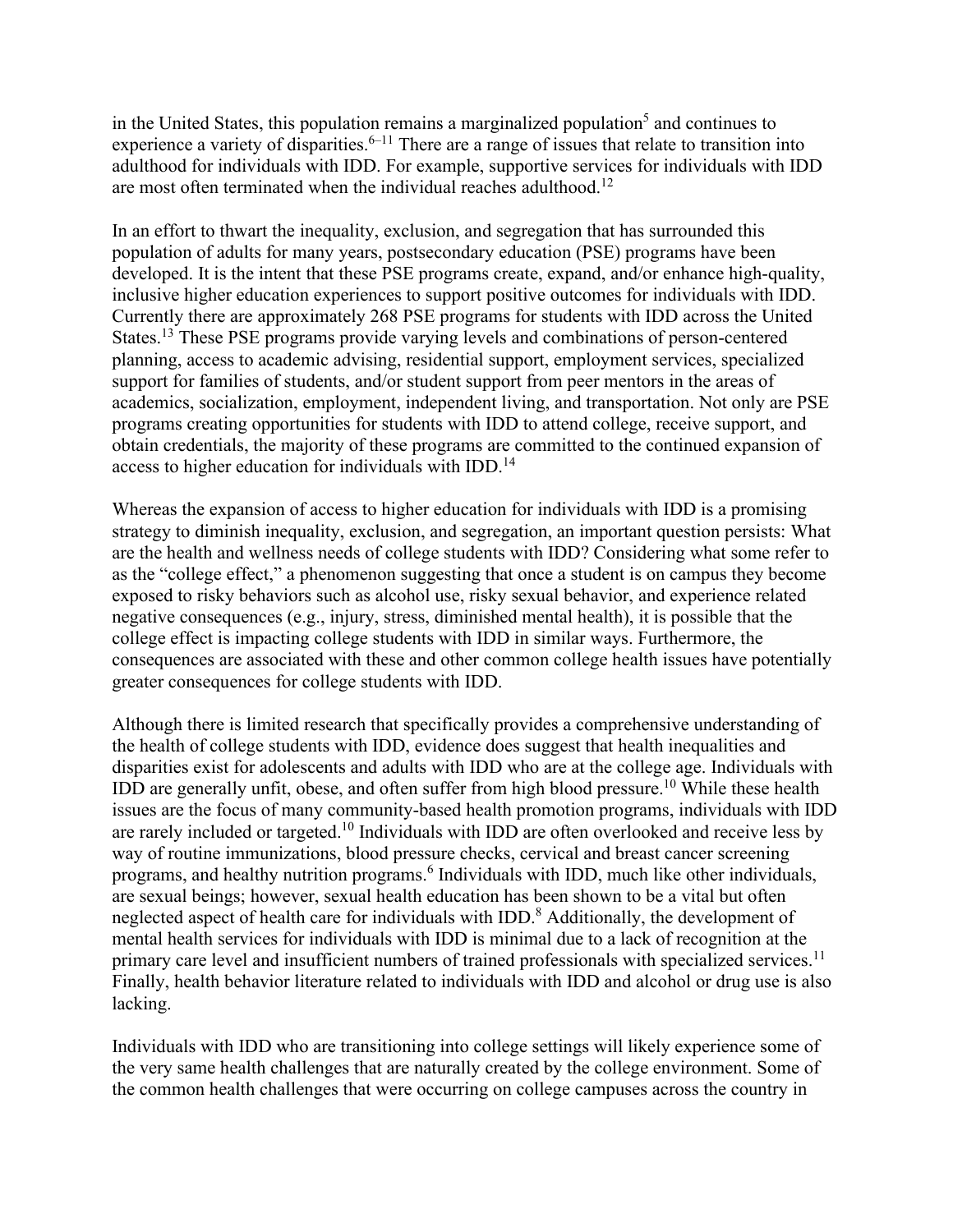2011 included STDs and HIV, and dating violence.<sup>15</sup> Additionally, whereas the amount of resources available to matriculating college students (i.e., college students without IDD) is vast, comparatively speaking, the health education and related support college students with IDD have access to and receive for health issues is relatively unknown.

In sum, there is a dearth of literature that comprehensively outlines the health inequities and disparities for college students with IDD on a college campus, as well as an incomplete understanding of the programing provided to this marginalized population. In order to best serve this population, a better understanding of the health disparities and the health promotion needs of this unique population must be established. Therefore, the purpose of this literature review is to identify and confirm the health disparities and health promotion needs of college students with IDD.

## **Methods**

The Preferred Reporting Items for Systematic Reviews and Meta Analyses (PRISMA Statement) was used as a framework to guide the systematic review. Articles were identified for review using four search databases, including ProQuest Central, WorldCat, General OneFile, and ArticleFirst. The search was limited to articles in peer-reviewed journals, and written in the English language. No date limits were applied in order to produce enough articles for a meaningful review. Databases were searched for the terms "health of college students with IDD," "health of adults with IDD," and "health of adolescents with IDD." The total number of articles identified through these searches was 1,319.

Inclusion criteria for full-text review included (1) college students with disabilities and/or adolescents or adults with disabilities, (2) health or wellness related topic that is common to the college environment and/or overall college experience (i.e., physical fitness, physical activity, or exercise; food choices or nutrition; drugs or alcohol; sex, dating, or relationships; mental health; and socialization, leisure, or recreation), and (3) article must have downloading capabilities. The health and wellness related topics were determined based on a 2011 reporting of the top eight college illnesses.<sup>15</sup> A screening of titles, abstracts, and full manuscripts was completed for 400 articles. A total of 376 articles were excluded due to their description of non-health or wellness related topics concerning either children, adolescents, or adults with disabilities. Other excluded articles described topics solely concerning family members or support networks of children, adolescents, or adults with disabilities. Thus, the final sample of articles was 24.

Additionally, the Mixed Methods Appraisal Tool, version  $2018^{16}$  was utilized to critically appraise the quality of the 24 articles included in this review. The results of this appraisal are included in Table 1. The results of the screening questions for all types of study designs revealed a total of six of the 24 articles that were deemed as not appropriate or feasible for further appraisal. These results were due to the specific types of articles, which included: literature reviews,  $^{18,19,27}$  viewpoint articles,  $^{33,34}$  and an autoethnography.<sup>35</sup> A total of seven of the 24 articles were critically appraised as quality studies that employed a qualitative study design.<sup>17,23–</sup> <sup>26,28,29</sup> One of the 24 articles was critically appraised as a quality study that employed a quantitative randomized control trial study design.38 A total of six of the 24 articles were critically appraised as a quality study that employed a quantitative non-randomized study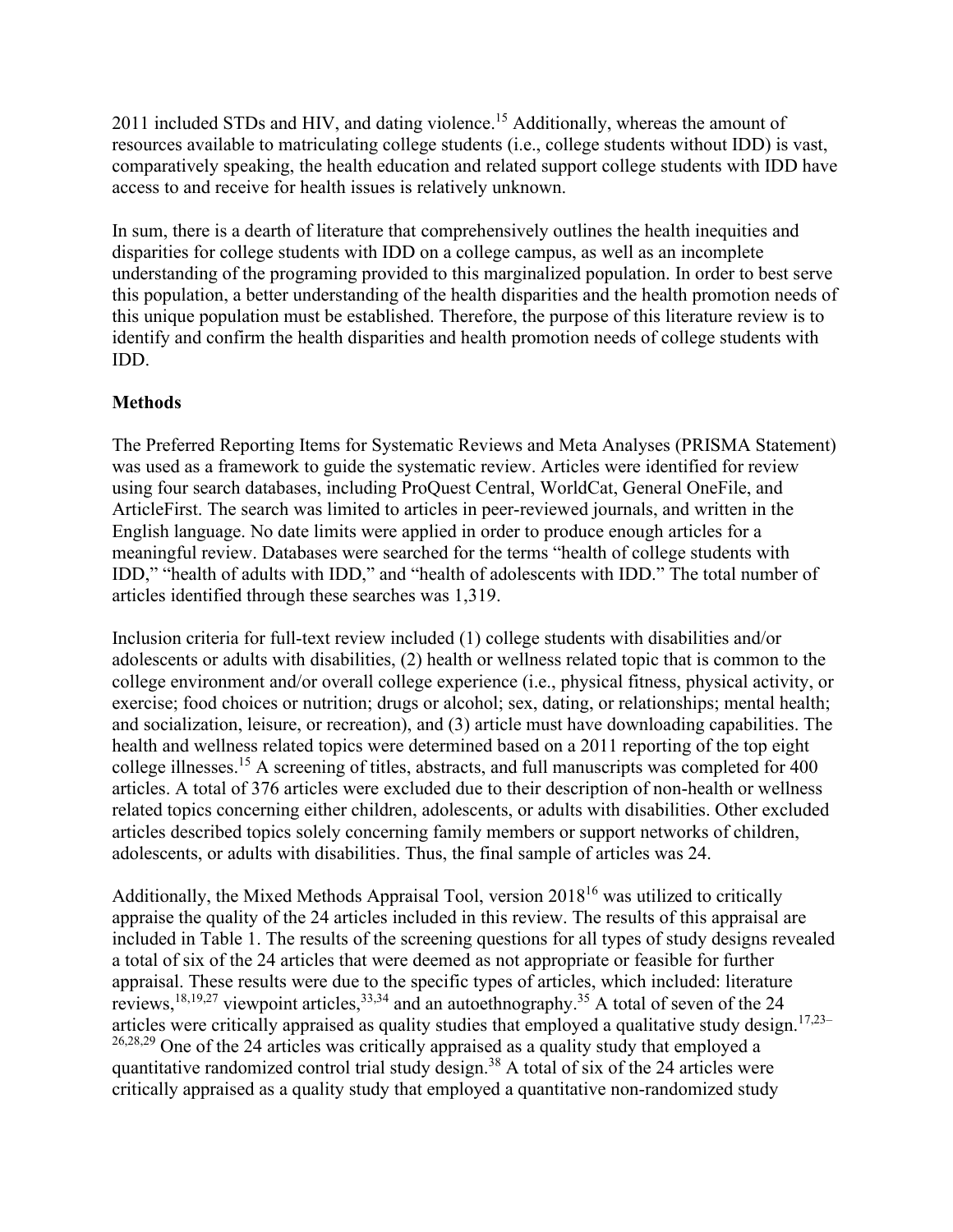design.20,21,30,32,36,37 A total of two of the 24 articles were critically appraised as a quality study that employed a quantitative descriptive study design.<sup>39,40</sup> Lastly, a total of two of the 24 articles were critically appraised as a quality study that employed a mixed methods study design.<sup>22,31</sup>

## **Results**

The 24 articles selected for review are summarized in Table 2. Of the 24 articles included in this review, all of them described one or more of the specified health or wellness related topics for adolescents or adults with disabilities. Each article was published during or after 1997, with the exception of one article that was published in 1988.<sup>17</sup> With respect to date of publication, 83.33% of the articles were published in or after 2001, and 41.66% of the articles were published within the last 5 years. Of the 24 articles, 45.83% were completed within the United States. A total of six articles presented research completed in the United Kingdom, three in Australia, one as a partnership between Canada and the United States, and one in Belgium. Two of the articles were literature reviews, which did not include a research study in a designated location.<sup>18,19</sup> The largest sample size of an individual article was 10,782 women between the ages of 15 and 44 years, and this research utilized secondary data analysis.<sup>20</sup> The largest sample size of an individual article that utilized primary data analysis was  $667$  undergraduate students.<sup>21</sup>

## Transition experiences and worries

Through the collection of primary data, two articles specifically discussed transition experiences of young people with intellectual disabilities (ID) who were transitioning into college, employment, or adulthood.<sup>22,23</sup> Forte, Jahoda, and Dagnan<sup>22</sup> assessed the worries of young people with and without a mild ID who were transitioning into adulthood. The results of this study revealed large differences between the worries of the transitioning young people with mild ID and the worries of transitioning young people without mild ID. The worries of the transitioning young adults with mild ID included being bullied, losing someone they are dependent upon, failing in life, and making and keeping friends.<sup>22</sup> The worries of the transitioning young adults without mild ID included getting a job, not having enough surplus money, failing, and having to make decisions about their future choices.<sup>22</sup> Findings suggested that the frequency of worrying about the identified concerns was significantly higher for the transitioning young adults with mild ID when compared to the transitioning young adults without mild  $ID<sup>22</sup>$ 

Next, Raghavan, Pawson, and Small<sup>23</sup> shifted away from the views of the transitioning individuals and were aiming to capture the experiences and views on transition of the family carers with a special focus on ethnicity. Although it was reported that transition planning did occur, it most frequently occurred later in the young person's school life.<sup>23</sup> As a result of transition planning happening later in a young person's life, confusion and a lack of knowledge about future options for their son or daughter with ID occurred among the family careers.<sup>23</sup> The results also revealed that ethnicity did not affect the overarching result that all the family carers felt excluded from transition-related discussions and experienced a lack of information about transition-related options.<sup>23</sup> Of the four different ethnicities that were represented with the sample (i.e., White British, Pakistani, Bangladeshi, and Black African), the South Asian families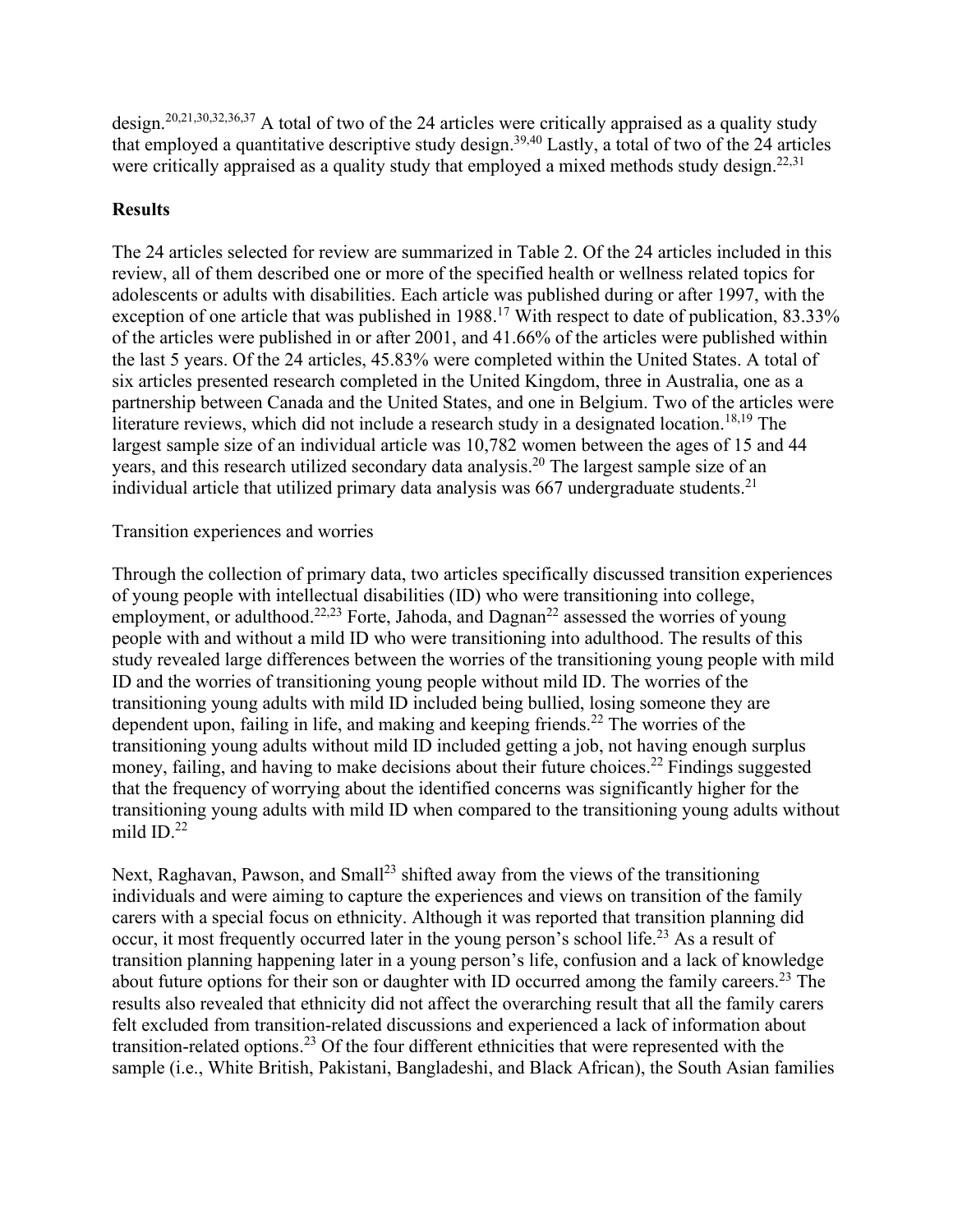specifically reported more problems in relation to language, information about transition-related services, culture, and religion.<sup>23</sup>

College experiences, coping strategies, and support needs

A total of seven of the 24 articles described studies in which primary data was collected from samples of college students with disabilities.<sup>17,24–29</sup> Two of these seven articles also included family members<sup>28,29</sup> and tutors 29 of the college students with ID. Additionally, a systematic literature review of evidence for supporting individuals with autism spectrum disorder (ASD) in higher education was also included in this review and described the college experiences, coping strategies, and support needs of college students with ASD.18 Across the eight articles within the college experiences, coping strategies, and support needs subsection, three aimed to examine the experiences and support needs of college students with ASD,<sup>18,26,27</sup> three focused on college students with ID,  $24,28,29$  and one focused on college students with disabilities who use wheelchairs.<sup>25</sup> One study specifically aimed to explore the coping strategies of college students with learning disabilities who did not have a specialized program for learning disabilities at their college. $17$ 

Of the various support needs that were revealed, several were presented within multiple studies. Specifically, it was noted that college students with ID or ASD reported feeling as if they were supported educationally, but not socially.<sup>18,26–28</sup> College students with ID or ASD also reported difficulties and support needs in regards to their transition into higher education which included learning to adjust to new experiences and new situations.<sup>18,24,26,28</sup> Disclosure of disability was also presented as a challenge students experienced and identified as a support need for college students with ID or ASD.<sup>26,28</sup> College students with ASD, in particular, experienced difficulties with anxiety, loneliness, depression, isolation/marginalization, and housing/roommate concerns.18 Specific support needs for college students with ASD in relation to social communication skills included ability to know how much to say in conversations, understanding jokes, and ability to determine if a listener was interested during conversations.<sup>27</sup>

Whereas a variety of challenges related to coping and support needs were identified, a variety of successes were also underscored. College students with ID explained the benefits of their inclusion in higher education as assisting them in seeing themselves as more alike than different from their peers, as well as feeling more accepted, more competent, and socially networked.<sup>29</sup> Through participatory action research, a group of college students with ID reported feelings of having a new identity, having access to different classes, enjoying campus life, and learning to make use of a variety of transportation methods.<sup>24</sup> College students with disabilities who use wheelchairs reported new experiences with making choices, making use of a personal support network, engagement in the university community, and learning to use self-promotion as a much needed business tool.25

Sexuality, dating, and romantic relationships

Of the 24 articles reviewed, three different studies used primary data collection to explore sexual knowledge sources, actual knowledge, sexual victimization,<sup>30</sup> feelings toward sex education and sexual awareness,<sup>31</sup> and level of knowledge and risk in contracting HIV/AIDS among individuals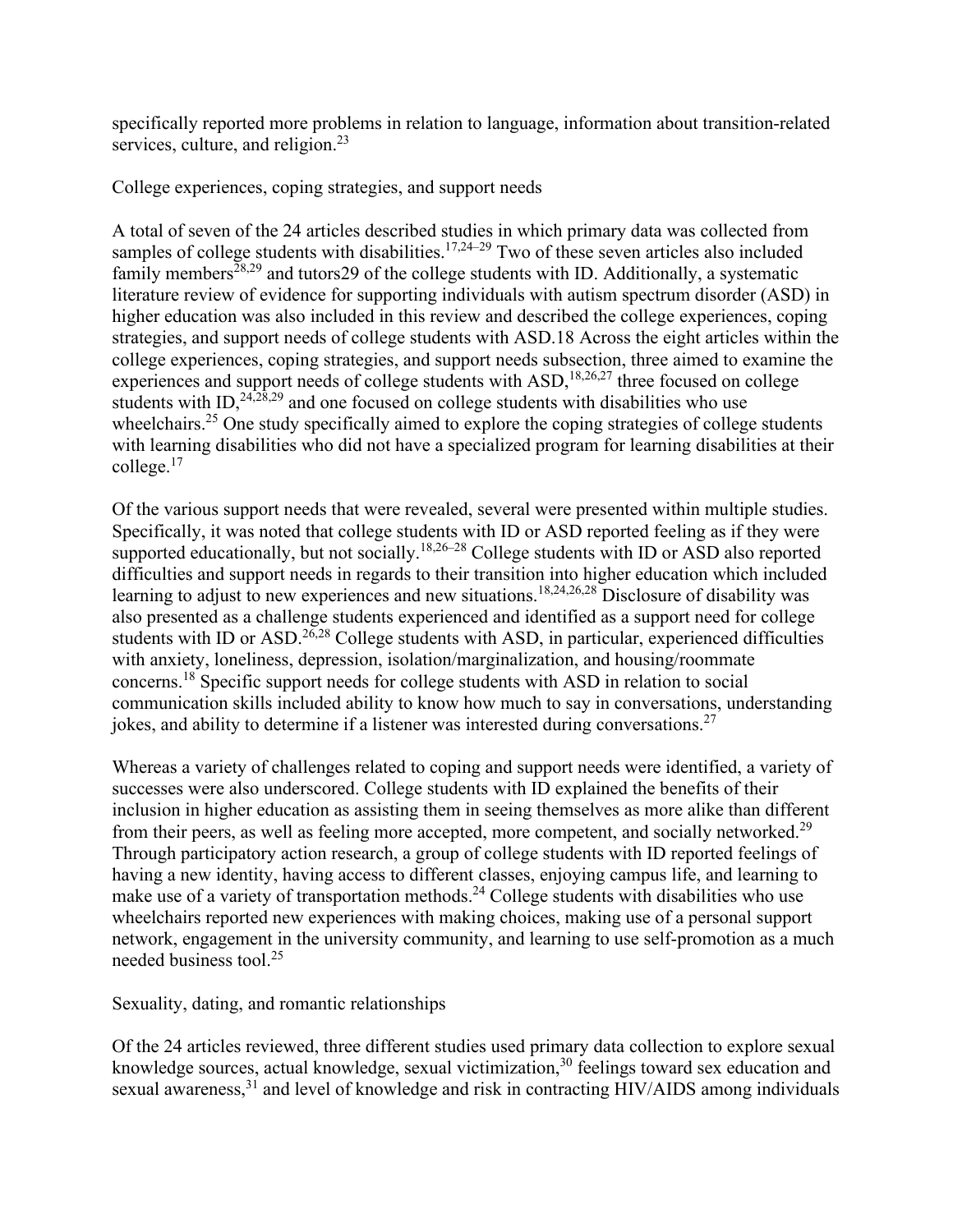with and without ID.<sup>32</sup> Another study used secondary data originally collected from a sample of individuals with and without ID to explore associations between disability status and the fertility attitudes, desires, and intentions of mothers and women without children.<sup>20</sup> Additionally, a systematic review of the literature was conducted to explore attitudes towards sexuality, sterilization, procreation, and parenting by people with ID.<sup>19</sup> Two articles highlighted and discussed a comprehensive approach to supporting the sexuality of adults with  $ID<sub>1</sub><sup>33</sup>$  as well as strategies for creating safe environments for LGBT students with disabilities.<sup>34</sup> Finally, one study described the completion of an authoethnography that was used to report and describe the author's own personal experiences with and awareness of the intersections of ID and sexuality as both a professional and a family member.<sup>35</sup>

Cumulatively, results presented in these articles revealed important information about sexuality, dating, and romantic relationships that merged thematically. Several articles revealed lower levels of knowledge about a variety of sex-related topics when individuals with ID were compared to individuals without  $ID<sub>1</sub><sup>19,30,32</sup>$  as well as lower levels of sexual-consciousness, sexual-monitoring, sexual-assertiveness, and sex-appeal-consciousness.<sup>31</sup> Higher levels of risk related to sexuality was also revealed for individuals with ID. When compared to individuals without ID, individuals with ID experienced more sexual victimization,  $30$  less knowledge of methods to minimize risk of HIV/AIDS infection, and lower confidence levels in their ability to accomplish safe-sex practices.32

### Mental health

One study used primary data collection to investigate relationships between excessive reassurance seeking, negative and rejecting social interactions and depression in adults with mild ID.36 Another study used primary data collection to examine relationships between autism traits, quality of life, and other psychological factors (i.e., depression, anxiety, loneliness, and social anxiety), to determine if any of these psychological factors known to be associated with high levels of ASD traits (i.e., depression, anxiety, loneliness, and social anxiety) mediate the relationship between ASD traits and quality of life.<sup>37</sup> A third study used primary data collection to examine the psychiatric risks associated with high-functioning autism spectrum disorder  $(HFASD)$  symptoms in university students.<sup>21</sup> Collectively, the results of these studies revealed important considerations regarding the mental health of individuals with ID and ASD. Excessive reassurance seeking, which is quite common among individuals with ID, was found to be positively related to depressive symptoms.<sup>36</sup> For individuals with ASD, higher scores on the Autism Spectrum Quotient (AQ) were found to be associated with higher levels of loneliness, social anxiety, depression, and anxiety, as well as lower levels of quality of life.<sup>37</sup> College students with HFASD most frequently reported problems with social anxiety, depression, and aggression.<sup>21</sup>

#### Drugs and alcohol

This literature review uncovered two studies that used primary data collection to assess the efficacy of a mindfulness-based intervention for smoking cessation,  $38$  to investigate the smoking rates among a geographically defined group of people with mild ID, and to develop and pilot a smoking education course for this population with a sample of individuals with  $ID.^{39}$  One other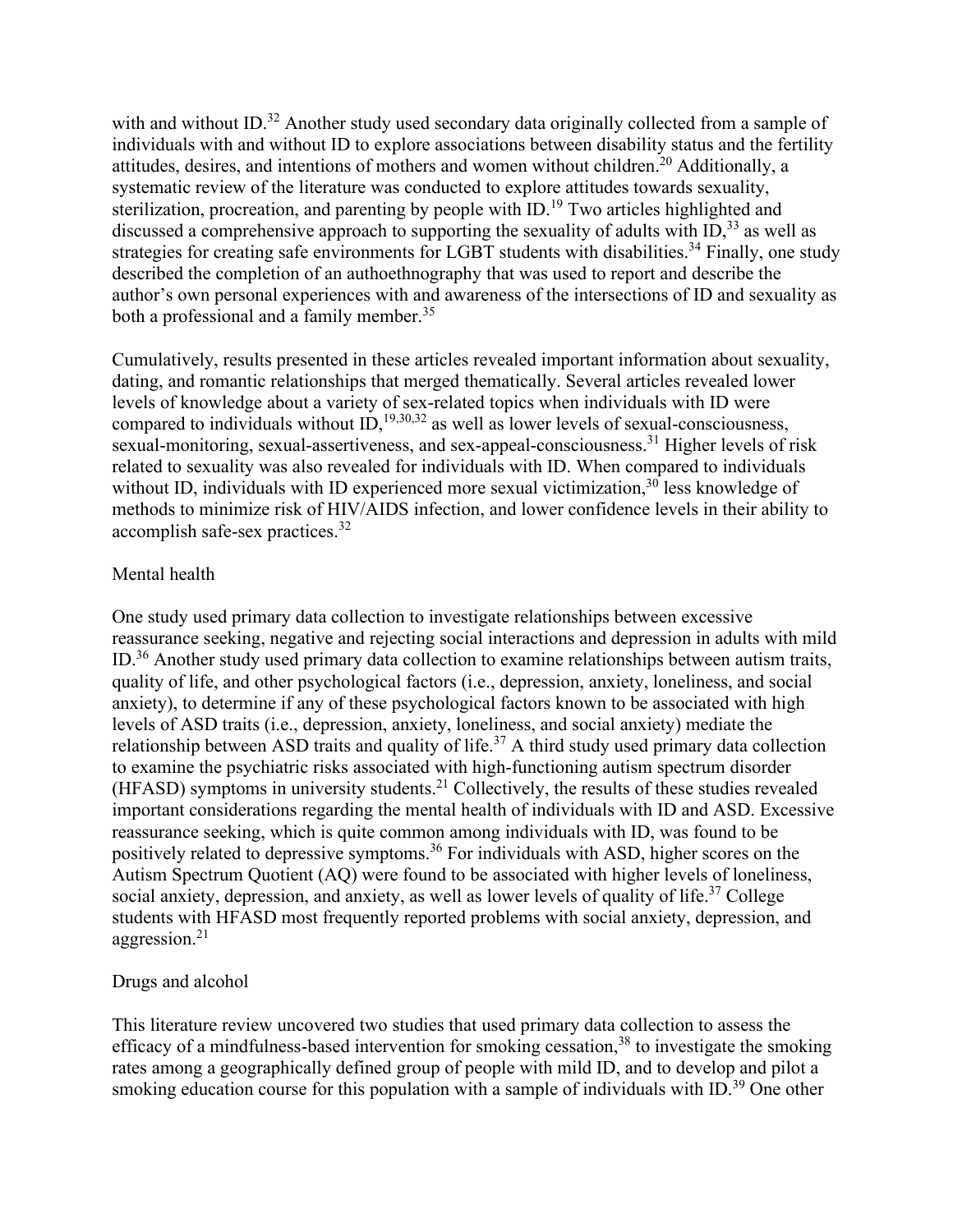study used primary data collection with a sample of community informants (i.e., social workers, nurses, and mainstream addiction workers) who had a person(s) with ID that was abusing substances on their caseload. This study aimed to explore how alcohol and drugs affect the health of people with ID.40

When investigating the smoking rate of a geographically defined population of individuals with mild ID, a smoking prevalence rate of 36% was discovered. This was higher than the general adult population smoking prevalence  $(26\%)$  for that same geographically defined area.<sup>39</sup> Individuals with ID who received a mindfulness-based intervention for smoking cessation were compared to individuals with ID who received a usual treatment for smoking cessation, there was a statistically significant reduction in smoking corresponding with those who received the mindfulness-based intervention. Those individuals with ID who received the mindfulness-based intervention were also significantly more successful in abstaining from smoking during a 1-year follow-up when compared to the individuals with ID who received a usual treatment for smoking cessation.38 In a different research study, 55% of individuals with ID who participated in a smoking education course either quit smoking or cut down their intake significantly. The results also revealed that 73% of the group expressed a desire to stop smoking at the completion of the course, and all participants expressed an increased concern and knowledge about the effects of smoking on their health after completing the course.<sup>39</sup>

Based on the results of the study completed with community informants who had a person(s) with ID that was abusing substances on their caseload,<sup>40</sup> alcohol was the main substance to be misused, with 20% of the substance users also using a combination of illicit drugs and/or prescribed medication. It was also found that almost 75% of the sample was found to be hazardously using alcohol for more than five years. The high risk factors for developing a substance related problem included being male and young, having a borderline/mild ID, living independently, and having a mental health problem. A variety of problematic behaviors for those with a substance related problem were discovered and included aggression, erratic mood changes, sexual exploitation, difficulties in maintaining relationships, and loss of daily routine.40

# **Comment**

## Discussion

Individuals with IDD represent a new and growing population of college students. However, few articles exist concerning the health and wellness experiences and/or needs of college students with IDD. Upon expansion of the scope of search to include the health and wellness of adolescents and adults with IDD, some insightful research exists that can shed light on important health and wellness topics for college students with IDD and relate to the college environment (i.e., transition experiences and worries; college experiences, coping strategies, and support needs; sexuality, dating, and romantic relationships; mental health; and drugs and alcohol). Since college students with IDD are likely to experience several of the very same health challenges that students without IDD experience while in college, students with IDD ought not to be forgotten or overlooked.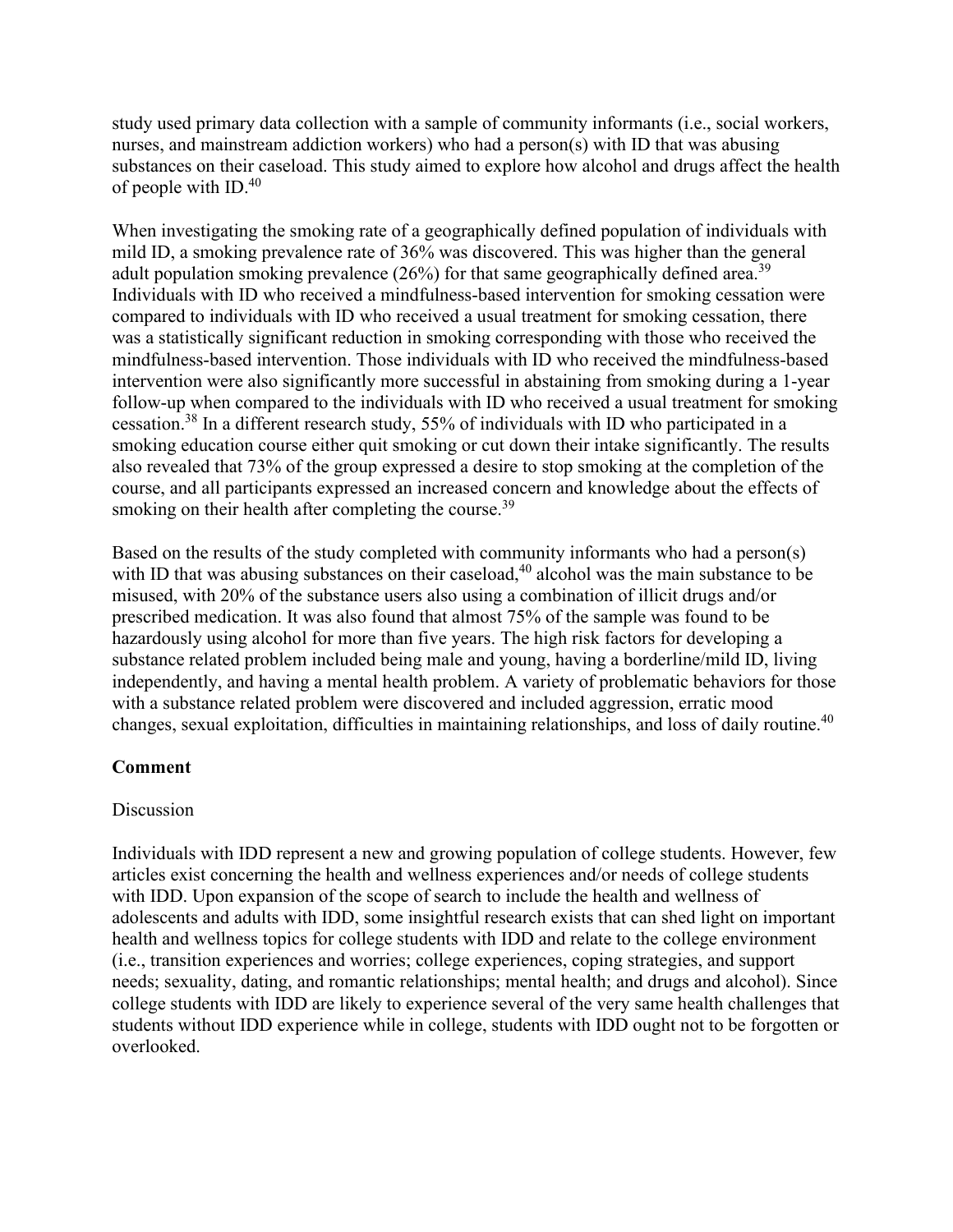The results of this literature review revealed a variety of implications and future recommendations. First, regarding transition experiences and worries, the use of a developmental approach to support transitioning young people well before they reach the later stages of their transition<sup>22</sup> and the implementation of additional research to further understand the transition years was recommended.<sup>23</sup> A myriad of recommendations were presented concerning college experiences, coping strategies, and support needs of students with IDD. Several recommended supports emerged including the development of interventions that focus on coping strategies to compensate for or bypass skill deficits, $17$  as well as access to coaches in the areas of education,<sup>24,26</sup> student life, and daily living.<sup>26</sup> Other recommended supports include personalized approaches, $26,27$  safe and transparent environments with sufficient planning and clear communication; academic accommodations, adequate psychosocial supports, leisure activities, and sufficient rest.<sup>26</sup> Additional recommendations include customized programs to promote social communication competence, standardized testing, self-efficacy questions, observation in natural environment, and full inclusion programing on college campuses.<sup>27</sup> Specifically, multiple studies made recommendations related to the development of programs aimed at increasing faculty awareness about students with IDD at institutions of higher education,  $17$  additional research to improve understanding, the provision of supports, and post-college outcomes for students with disabilities, $18,25$  and participatory collaboration with students with disabilities as coresearchers.24

A review of the research focused on sexuality, dating, and romantic relationships of adolescents and adults with IDD uncovered two common recommendations. One was the need for additional research, programing, and evaluation of initiatives that include, consider, and respect the sexuality of individuals with ID,<sup>19,20,30,35</sup> and the other is the need for ongoing and personcentered sexuality education.<sup>19,31–35</sup> Considering these findings, it is noteworthy to point out that current literature suggests that the majority of adults with ID are sexually active or have strong intentions to become sexually active.<sup>32</sup> The same stands true for attitudes and intentions around reproduction. Women with and without ID have similar attitudes toward motherhood, and women with and without ID who do not have children are equally likely to want a child and equally likely to intend to have a child.<sup>20</sup> Contrary to this information, research also indicates that individuals with ID have been marginalized, oppressed, and left out of sexuality discussions, regardless of the fact that individuals with ID are sexual beings with desires, needs, and challenges that specifically relate to their own sexuality.<sup>35</sup>

In regards to mental health of adolescents and adults with IDD, studies indicate the need to educate staff who support individuals with varying forms of ID or ASD so that they can consider and understand mental health experiences and needs of college students with ID or ASD.<sup>21,36,37</sup>

When reviewing the research that focused on the use of alcohol and/or other drugs amongst adolescents and adults with IDD, studies underscore the importance of individuals with IDD being considered as a population who are at risk for dangerous alcohol and drug use and, for some, may require the need for smoking cessation programs.<sup>38–40</sup> More specifically, the researchers who were focusing on smoking cessation suggested the importance of coupling any given advice with the appropriate supportive strategies to assist people with IDD with  $\alpha$  accomplishing their goals.<sup>39</sup> In regards to substance abuse, this review uncovered the need for a greater emphasis on the early identification of a substance use problem by using primary and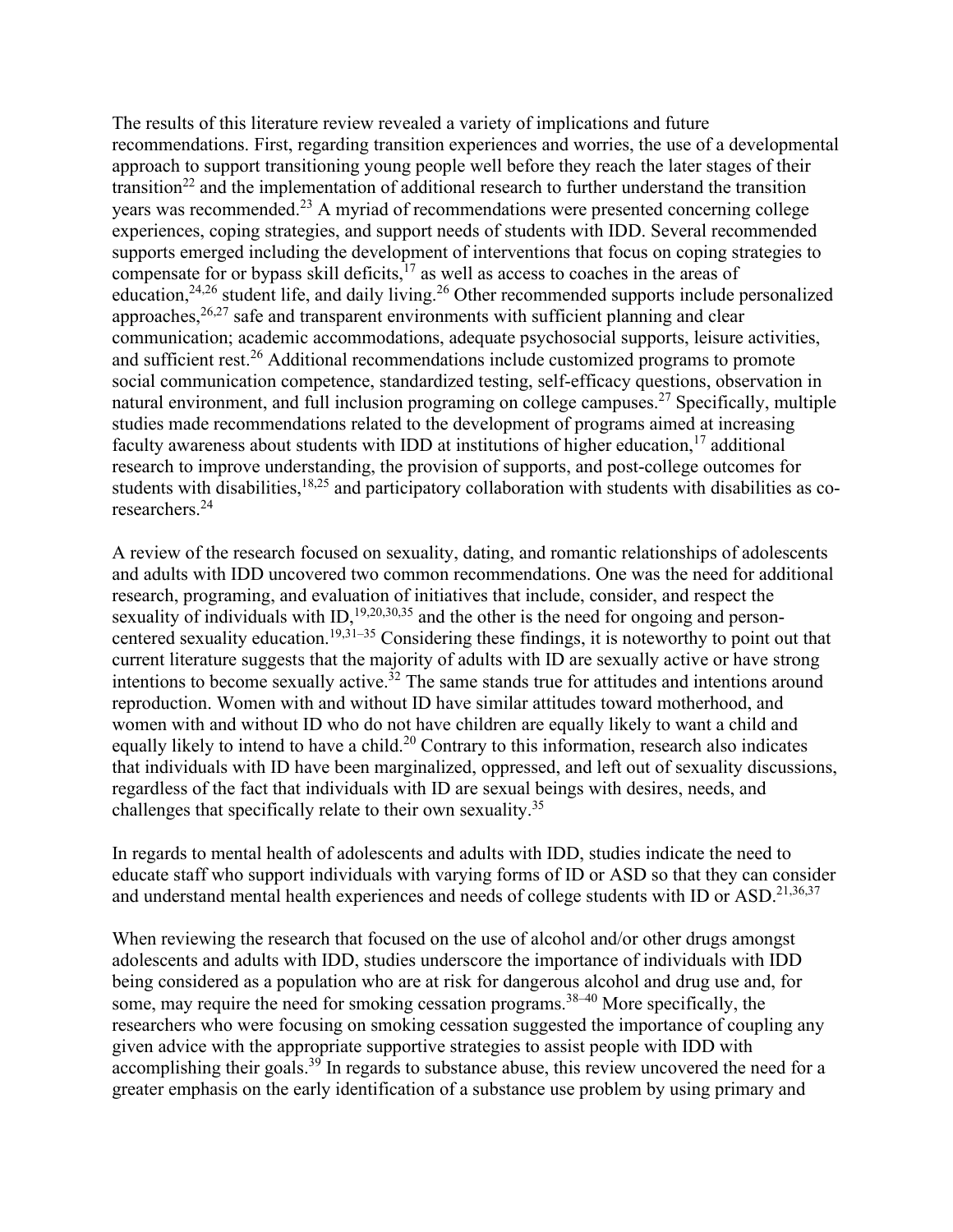secondary healthcare personnel, and personnel who work with and support individuals with IDD.<sup>40</sup> Therefore, it is suggested that helping people with IDD to make health choices about alcohol or drugs is a relevant issue for health promotion.7

Ultimately, as a result of this literature review, one important recommendation is consistently presented. There is an ever-present need for additional research to further understand the experiences, successes, and support needs of this growing population of college students. Not only is research needed, but there are strong suggestions regarding the nature of this research. As Paiewonsky so elegantly explains, involving students with IDD in participatory action research allows light to be shed on authentic "student perspectives and experiences that would not be available in any other format"  $(p. 41)$ .<sup>24</sup> Participatory action research has the ability to empower students with varying abilities as co-researchers. Once "armed with these skills, students can make suggestions to improve the college experience" and develop "a leadership role in shaping an inclusive college education"  $(p. 41)$ .<sup>24</sup> When attempting to better understand the health disparities and the health promotion needs of this unique population, as well as the etiology of these issues, it is vital and mutually beneficial to work with the true experts (i.e., college students with IDD and their support networks) as co-researchers in a participatory, meaningful, and empowering way.

## **Limitations**

A limitation of this review is the lack of articles that specifically address the health and wellness needs of college students with IDD. There were only eight articles that addressed the needs of college students with IDD.<sup>17,21,24–29</sup> Eleven of the articles contained international studies, which may also limit implications for use in the United States.

## **Conclusion**

Given that there are approximately 268 PSE programs that specifically serve individuals with IDD across the United States, the number of students with IDD who are attending a college or university will most likely continue to increase. This article underscores important health and wellness needs of college students with IDD. It is imperative that research on this unique population continues and that attention be given to establishing the etiology of health and wellness issues of college students with IDD in order to develop and implement evidence-based programing.

## **Conflict of interest disclosure**

The authors have no conflicts of interest to report. The authors confirm that the research presented in this article met the ethical guidelines, including adherence to the legal requirements, of United States and received approval from the University of North Carolina at Greensboro.

## **Funding**

This research was supported by the University of North Carolina at Greensboro's Office of Research and Economic Development Faculty First research grants.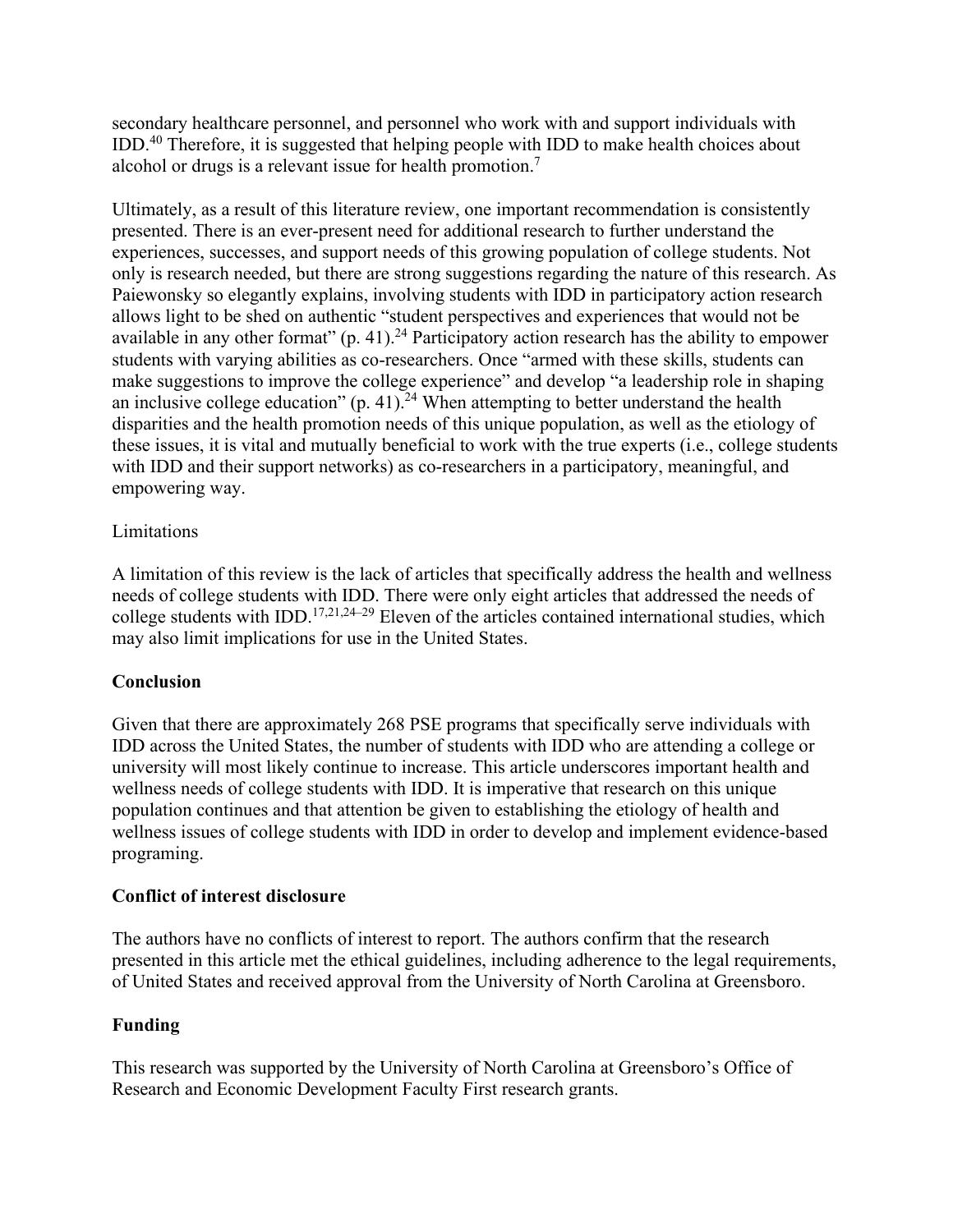## **References**

1. Karimi M. Administration on Intellectual and Developmental Disabilities (AIDD) fact sheet. [https://acl.gov/Programs/AIDD/Programs/PCPID/index.aspx.](https://acl.gov/Programs/AIDD/Programs/PCPID/index.aspx) Published 2016. Accessed February 7, 2017.

2. Friedman C. Community integration of people with intellectual and developmental disabilities: A national longitudinal analysis. Disabil Health J. 2017;10(4):616–620. doi:10.1016/j.dhjo.2016.12.018.

3. Bogenschutz M, Amado A, Smith C, et al. National research goals for social inclusion of people with IDD. Inclusion 2015; 3(4):211–218

4. Lysaght R, Petner-Arrey J, Howell-Moneta A, Cobigo V. Inclusion through work and productivity for persons with intellectual and developmental disabilities. J Appl Res Intellect Disabil. 2017;30(5):922–935. doi:10.1111/jar.12284.

5. Special Olympics. Status and prospects of persons with intellectual disability. [http://www.specialolympics.org/uploadedFiles/LandingPage/WhatWeDo/Research\\_Studies\\_Des](http://www.specialolympics.org/uploadedFiles/LandingPage/WhatWeDo/Research_Studies_Desciption_Pages/Policy_Paper_Status_Prospects.pdf) ciption Pages/Policy Paper Status Prospects.pdf. Published 2009. Accessed August, 2, 2017.

6. Beange H, Durvasula S. Health inequalities in people with intellectual disability: Strategies for improvement. Health Promot J Aust. 2001;11:27–31.

7. Clarke J, Wilson D. Alcohol problems and intellectual disability. J Intellect Disabil Res. 1999;43(2):135–139. doi:10.1046/j.1365-2788.1999.00200.x.

8. Eastgate G. Sex and intellectual disability: dealing with sexual health issues. Aust. Family Physician. 2011;40(4):188–191.

9. Kerr M, Richards D, Glover G. Primary care for people with an intellectual disability: a group practice survey. J. Appl. Res. Intellect. Disabil. 1996;9(4):347–352. doi:10.1111/j.1468- 3148.1996.tb00120.x.

10. Leeder S, Dominello A. Health, equity, and intellectual disability. J Appl Res Int Dis. 2005;18(2):97–100. doi:10.1111/j.1468-3148.2005.00238.x.

11. McCarthy J. Mental health services and young people with intellectual disability: is it time to do better?. J Intellect Disabil Res. 2002;6(3):250–256. doi:10.1046/j.1365-2788.2002.00401.x.

12. Bottos M, Feliciangeli A, Sciuto L, Gericke C, Vianello A. Functional status of adults with cerebral palsy and implications for treatment of children. Dev Med Child Neurol. 2001;43(8):516–528.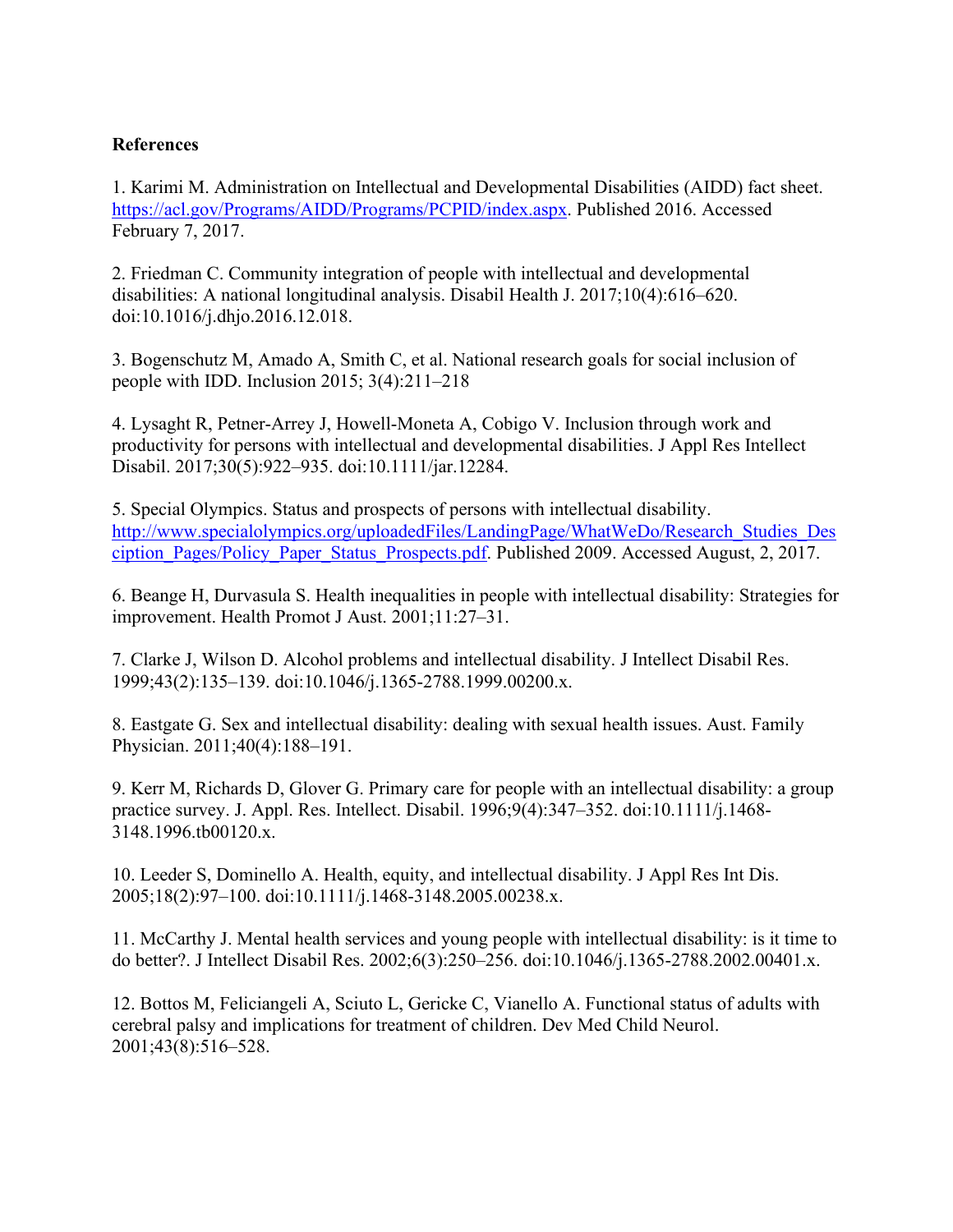13. Institute for Community Inclusion at University of Massachusetts Boston. College search. [https://thinkcollege.net/college-search.](https://thinkcollege.net/college-search) Published 2017. Accessed November 11, 2017.

14. Grigal M, Hart D, Papay C, Domin D, Smith F. Year One Program Data Summary (2015- 2016) from the TPSID Model Demonstration Projects. Boston, MA: University of Massachusetts Boston, Institute for Community Inclusion; 2017.

15. Iliades C. 8 top college illnesses: Protect your health in college by taking smart precautions. [http://www.everydayhealth.com/college-health-pictures/protect-your-health-in-college-by](http://www.everydayhealth.com/college-health-pictures/protect-your-health-in-college-by-taking-smart-precautions.aspx#01)[taking-smart-precautions.aspx#01.](http://www.everydayhealth.com/college-health-pictures/protect-your-health-in-college-by-taking-smart-precautions.aspx#01) Published April 28, 2011. Accessed February 14, 2017.

16. Hong QN, Pluye P, Fabreques S, et al. Mixed Methods Appraisal Tool (MMAT), Version 2018. Registration of Copyright (#1148552), Canadian Intellectual Property Office, Industry Canada.

17. Cowen S. Coping strategies of university students with learning disabilities. J Learn Disabil. 1988;21(3):161–164. doi:10.1177/002221948802100308.

18. Gelbar NW, Smith I, Reichow B. Systematic review of articles describing experience and supports of individuals with autism enrolled in college and university programs. J Autism Dev Disord. 2014;44(10):2593–2601. doi:10.1007/s10803-014-2135-5.

19. Aunos M, Feldman MA. Attitudes towards sexuality, sterilization and parenting rights of persons with intellectual disabilities. J Appl Res Int Dis. 2002;15(4):285–296. doi:10.1046/j.1468-3148.2002.00135.x.

20. Shandra CL, Hogan DP, Short SE. Planning for motherhood: fertility attitudes, desires and intentions among women with disabilities. Perspect Sex Reprod Health. 2014;46(4):203–210. doi:10.1363/46e2514.

21. White S, Ollendick T, Bray B. College students on the autism spectrum: prevalence and associated problems. Autism. 2011;15(6):683–701. doi:10.1177/1362361310393363.

22. Forte M, Jahoda A, Dagnan D. An anxious time? Exploring the nature of worries experienced by young people with a mild to moderate intellectual disability as they make the transition to adulthood. Br J Clin Psychol. 2011;50(4):398–411. doi:10.1111/j.2044- 8260.2010.02002.x.

23. Raghavan R, Pawson N, Small N. Family carers' perspectives on post-school transition of young people with intellectual disabilities with special reference to ethnicity. J Intellect Disabil Res. 2013;57(10):936–946. doi:10.1111/j.1365-2788.2012.01588.x.

24. Paiewonsky M. Hitting the reset button on education: student reports on going to college. Career Dev Except Individ. 2011; 34(1):31–44. doi:10.1177/0885728811399277.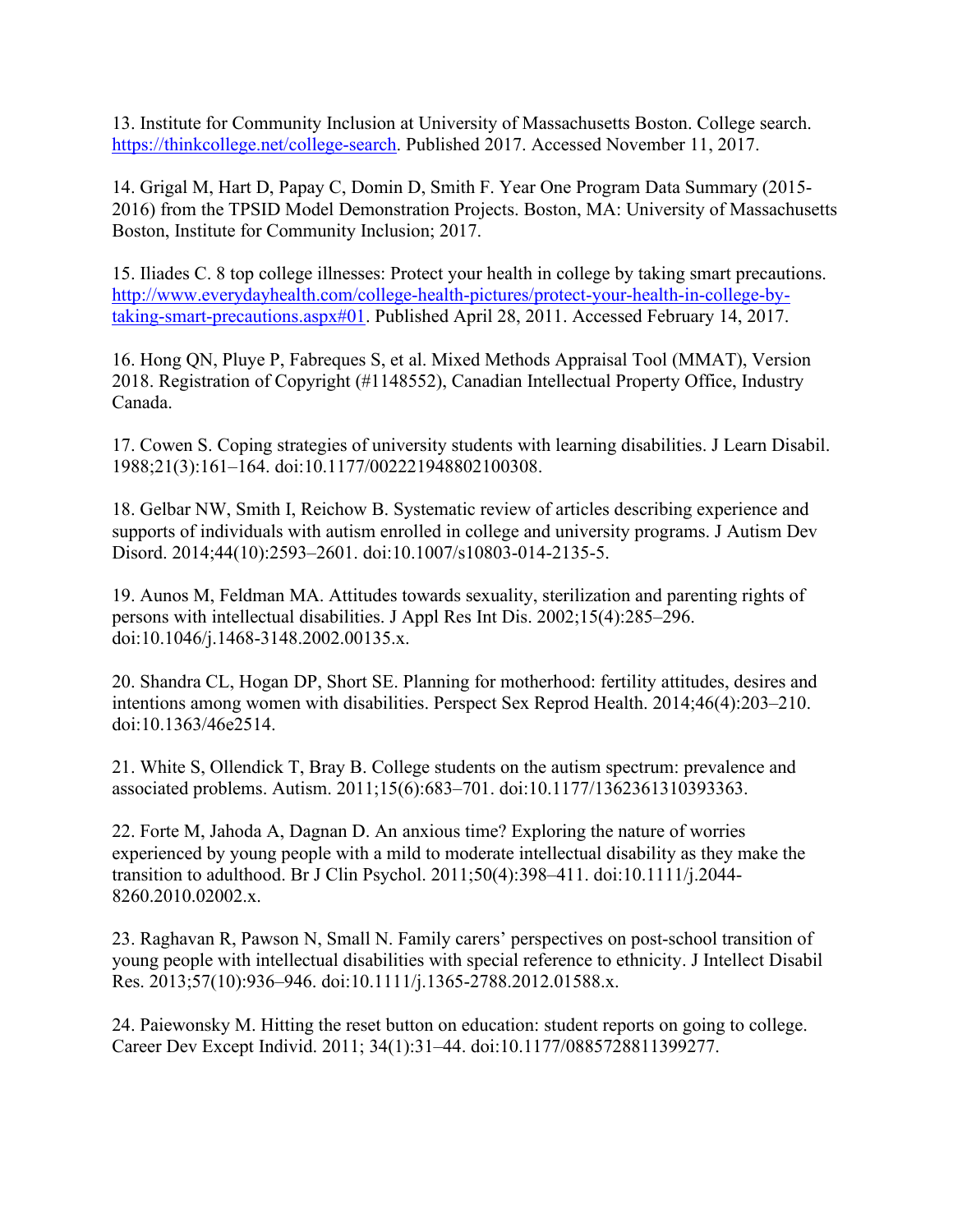25. Paul S. Students with disabilities in post-secondary education: the perspectives of wheelchair users. Occup Ther Int. 1999;6(2):90–109. doi:10.1002/oti.91.

26. Van HV, Moyson T, Roeyers H. Higher education experiences of students with autism spectrum disorder: challenges, benefits and support needs. J Autism Dev Disord. 2015;45(6):1673–1688. doi:10.1007/s10803-014-2324-2.

27. Zager D, Alpern C. College-based inclusion programming for transition-age students with autism. Focus Autism Other Dev Disabl. 2010;25(3):151–157. doi:10.1177/1088357610371331.

28. Cai RY, Richdale AL. Educational experiences and needs of higher education students with autism spectrum disorder. J Autism Dev Disord. 2016;46(1):31–41. doi:10.1007/s10803-015- 2535-1.

29. O'Brien P, Shevlin M, O'Keefe M, Fitzgerald S, Curtis S, Kenny M. Opening up a whole new world for students with intellectual disabilities within a third level setting. Br J Learn Disabil. 2009;37(4):285–292. doi:10.1111/j.1468-3156.2009.00584.x.

30. Brown-Lavoie S, Viecili M, Weiss J. Sexual knowledge and victimization in adults with autism spectrum disorders. J Autism Dev Disord. 2014;44(9):2185–2196. doi:10.1007/s10803- 014-2093-y.

31. Hannah LA, Stagg SD. Experiences of sex education and sexual awareness in young adults with autism spectrum disorder. J Autism Dev Disord. 2016;46(12):3678–3687. doi:10.1007/s10803-016-2906-2.

32. McGillivray JA. Level of knowledge and risk of contracting HIV/AIDS amongst young adults with mild/moderate intellectual disability. J Appl Res Intellect Disabil. 1999;12(2):113– 126. doi:10.1111/j.1468-3148.1999.tb00070.x.

33. Lumley V, Scotti J. Supporting the sexuality of adults with mental retardation. J Posit Behav Intervent. 2001;3(2):109–119. doi:10.1177/109830070100300208.

34. Morgan J, Mancl D, Kaffar B, Ferreira D. Creating safe environments for students with disabilities who identify as lesbian, gay, bisexual, or transgender. Intervent School Clinic. 2011;47(1):3–13. doi:10.1177/1053451211406546.

35. Winges-Yanez N. Why all the talk about sex? An authoethnography identifying the troubling discourse of sexuality and intellectual disability. Sex Disabil. 2014;32(1):107–116. doi:10.1007/s11195-013-9331-7.

36. Hartley SL, Lickel AH, MacLean J. Reassurance seeking and depression in adults with mild intellectual disability. J Intellect Disabil Res. 2008;52(11):917–929. doi:10.1111/j.1365- 2788.2008.01126.x.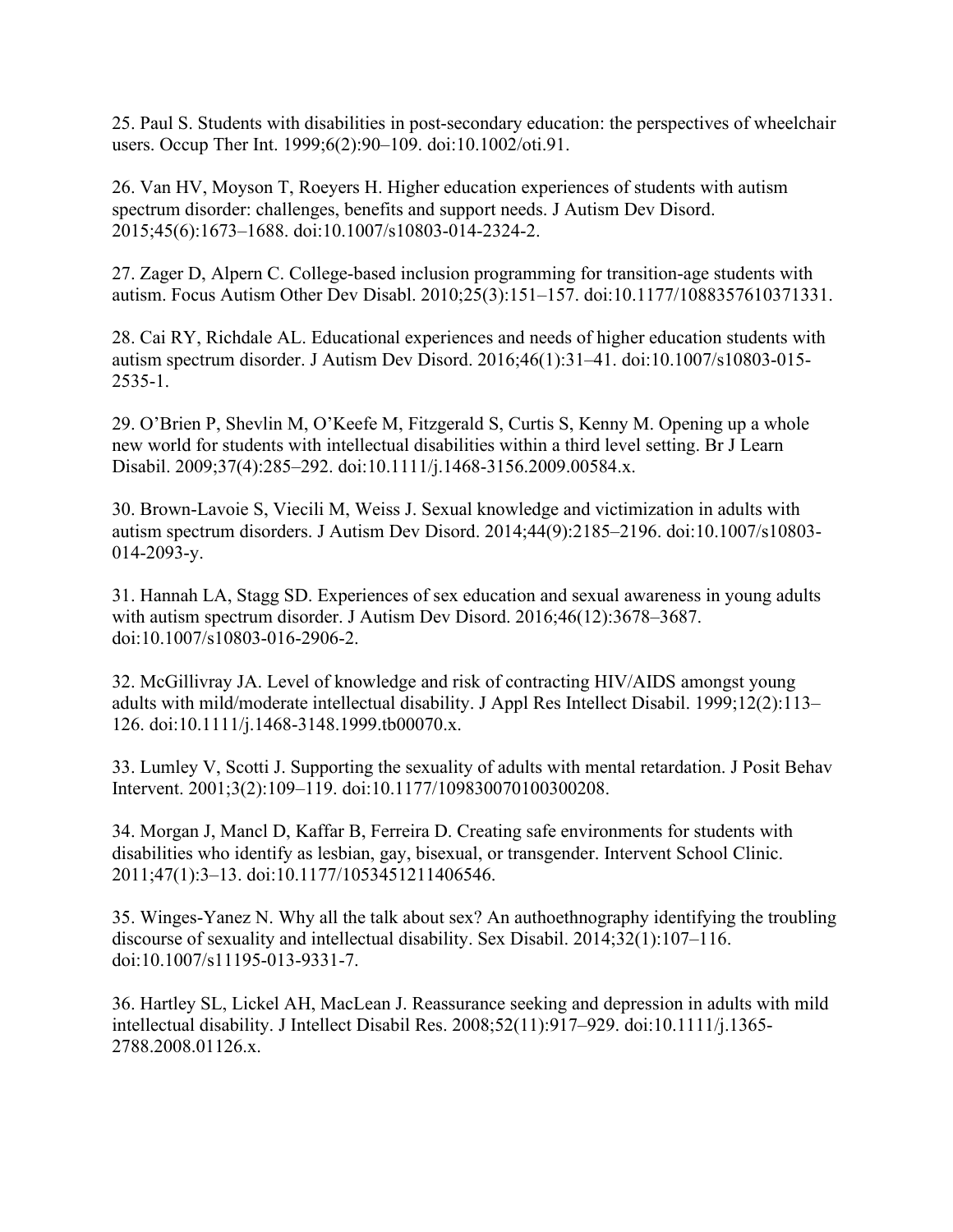37. Reed P, Giles A, Gavin M, Carter N, Osborne LA. Loneliness and social anxiety mediate the relationship between autism quotient and quality of life in university students. J Dev Phys Disabil. 2016;28(5):723–733. doi:10.1007/s10882-016-9504-2.

38. Singh NN, Lancioni GE, Myers RE, Karazsia BT, Winton ASW, Singh J. A randomized controlled trial of a mindfulness-based smoking cessation program for individuals with mild intellectual disability. Int J Ment Health Addiction. 2014;12(2):153–168. doi:10.1007/s11469- 013-9471-0.

39. Tracy J, Hosken R. The importance of smoking education and preventative health strategies for people with intellectual disability. J Intellect Disabil Res. 1997;41(5):416–421. doi:10.1111/j.1365-2788.1997.tb00729.x.

40. Taggart L, McLaughlin D, Quinn B, Milligan V. An exploration of substance misuse in people with intellectual disabilities. J Intellect Disabil Res. 2006;50(8):588–597. doi:10.1111/j.1365-2788.2006.00820.x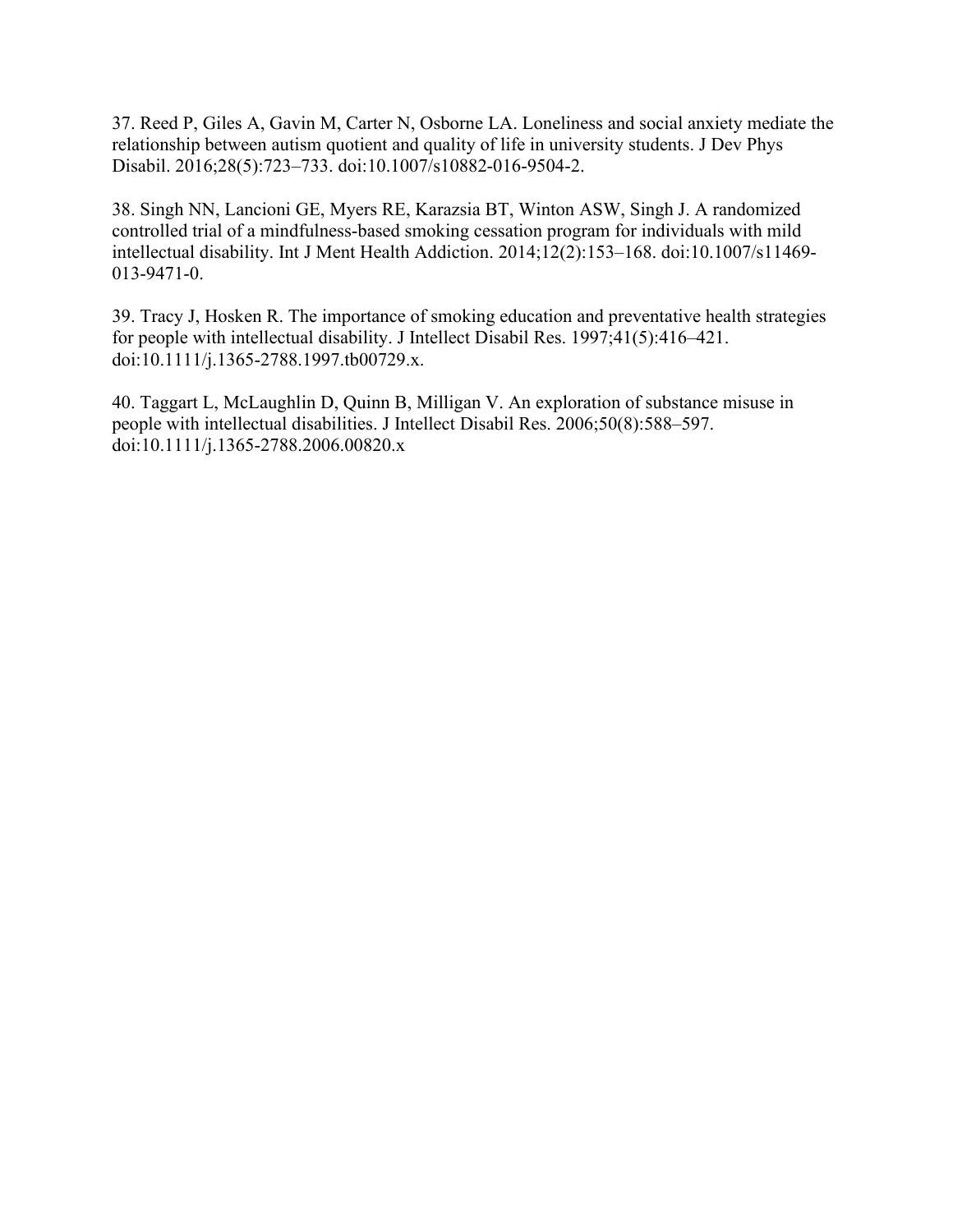|                                | Category of Study Design Methodological Quality Criteria                                                        |                |              |              |              |   |                     |                                      |              |                         |                              |              |              |                           |              |              |              |              |              |              | $1 2 3 4 5 6 7 8 9 10 11 12 13 14 15 16 17 18 19 20 21 22 23 24$ |            |
|--------------------------------|-----------------------------------------------------------------------------------------------------------------|----------------|--------------|--------------|--------------|---|---------------------|--------------------------------------|--------------|-------------------------|------------------------------|--------------|--------------|---------------------------|--------------|--------------|--------------|--------------|--------------|--------------|------------------------------------------------------------------|------------|
|                                | Screening questions (for all Are there clear research questions?                                                |                |              |              |              |   |                     | $\sqrt{\sqrt{\sqrt{\sqrt{\kappa}}}}$ |              |                         |                              |              |              |                           |              |              |              | $\checkmark$ | $\checkmark$ | $\checkmark$ | $\checkmark$<br>$\checkmark$                                     | $x \mid x$ |
| types)                         | Do the collected data allow to address the research questions?                                                  | $\pmb{\times}$ | $\checkmark$ | $\checkmark$ | $\checkmark$ |   | $\sqrt{\mathbf{x}}$ |                                      | $\checkmark$ | $\overline{\mathbf{x}}$ | $\checkmark$<br>$\mathbf{x}$ | $\checkmark$ |              | $\sqrt{2}$                |              | $\checkmark$ | $\checkmark$ | $\checkmark$ | $\checkmark$ | $\checkmark$ | $\checkmark$<br>$\checkmark$                                     | $x \mid x$ |
|                                | Further appraisal is not feasible or appropriate when the answer is " $X$ " to one or both screening questions. |                |              |              |              |   |                     |                                      |              |                         |                              |              |              |                           |              |              |              |              |              |              |                                                                  |            |
| Qualitative                    | Is the qualitative approach appropriate to answer the research                                                  |                |              | ✓            |              |   |                     |                                      |              |                         |                              | $\checkmark$ | $\checkmark$ | $\checkmark$              | $\checkmark$ |              |              |              |              |              |                                                                  |            |
|                                | question?                                                                                                       |                |              |              |              |   |                     |                                      |              |                         |                              |              |              |                           |              |              |              |              |              |              |                                                                  |            |
|                                | Are the qualitative data collection methods adequate to address                                                 |                |              | $\checkmark$ | $\checkmark$ |   |                     |                                      |              |                         |                              | $\checkmark$ | $\checkmark$ | $\checkmark$ $\checkmark$ |              |              |              |              |              |              | ✓                                                                |            |
|                                | the research question?                                                                                          |                |              |              |              |   |                     |                                      |              |                         |                              |              |              |                           |              |              |              |              |              |              |                                                                  |            |
|                                | Are the findings adequately derived from the data?                                                              |                |              | $\checkmark$ | $\checkmark$ |   |                     |                                      |              |                         |                              | $\checkmark$ | $\checkmark$ | $\checkmark$ $\checkmark$ |              |              |              |              |              |              | ✓                                                                |            |
|                                | Is the interpretation of results sufficiently substantiated by data?                                            |                |              | $\checkmark$ | $\checkmark$ |   |                     |                                      |              |                         |                              | $\checkmark$ | $\checkmark$ | $\checkmark$              | $\checkmark$ |              |              |              |              |              | ✓                                                                |            |
|                                | Is there coherence between qualitative data sources, collection,                                                |                |              | ✓            | $\checkmark$ |   |                     |                                      |              |                         |                              | ✓            | $\checkmark$ | $\checkmark$              |              |              |              |              |              |              |                                                                  |            |
|                                | analysis and interpretation?                                                                                    |                |              |              |              |   |                     |                                      |              |                         |                              |              |              |                           |              |              |              |              |              |              |                                                                  |            |
| <b>Ouantitative randomized</b> | Is randomization appropriately performed?                                                                       |                |              |              |              |   |                     |                                      |              |                         |                              |              |              |                           |              |              |              |              |              |              |                                                                  |            |
| controlled trials              | Are the groups comparable at baseline?                                                                          |                |              |              |              |   |                     |                                      |              |                         |                              |              |              |                           |              |              |              |              |              |              |                                                                  |            |
|                                | Are there complete outcome data?                                                                                |                |              |              |              |   |                     |                                      |              |                         |                              |              |              |                           |              |              |              |              |              |              |                                                                  |            |
|                                | Are outcome assessors blinded to the intervention provided?                                                     |                |              |              |              |   |                     |                                      |              |                         |                              |              |              |                           |              |              |              |              |              |              |                                                                  |            |
|                                | Did the participants adhere to the assigned intervention?                                                       |                |              |              |              |   |                     |                                      |              |                         |                              |              |              |                           |              |              |              |              |              |              |                                                                  |            |
| Ouantitative non-              | Are the participants representative of the target population?                                                   |                | ✓            |              |              |   |                     |                                      | $\checkmark$ |                         | ✓                            |              |              |                           |              | ✓            | $\checkmark$ |              |              |              |                                                                  |            |
| randomized                     | Are measurements appropriate regarding both the outcome and                                                     |                |              |              |              |   |                     |                                      |              |                         |                              |              |              |                           |              | ✓            |              |              |              |              |                                                                  |            |
|                                | intervention (or exposure)?                                                                                     |                |              |              |              |   |                     |                                      |              |                         |                              |              |              |                           |              |              |              |              |              |              |                                                                  |            |
|                                | Are there complete outcome data?                                                                                |                | ✓            |              |              |   |                     |                                      | ✓            |                         | ✓                            |              |              |                           |              | ✓            | ✓            |              |              |              |                                                                  |            |
|                                | Are the confounders accounted for in the design and analysis?                                                   |                |              |              |              |   |                     |                                      | ✓            |                         | $\checkmark$                 |              |              |                           |              | ✓            | ✓            |              |              |              |                                                                  |            |
|                                | During the study period, is the intervention administered (or                                                   |                |              |              |              |   |                     |                                      |              |                         |                              |              |              |                           |              | ✓            | $\checkmark$ |              |              |              |                                                                  |            |
|                                | exposure occurred) as intended?                                                                                 |                |              |              |              |   |                     |                                      |              |                         |                              |              |              |                           |              |              |              |              |              |              |                                                                  |            |
| Quantitative descriptive       | Is the sampling strategy relevant to address the research question?                                             |                |              |              |              |   |                     |                                      |              |                         |                              |              |              |                           |              |              |              |              | $\checkmark$ | $\checkmark$ |                                                                  |            |
|                                | Is the sample representative of the target population?                                                          |                |              |              |              |   |                     |                                      |              |                         |                              |              |              |                           |              |              |              |              | $\checkmark$ | ✓            |                                                                  |            |
|                                | Are the measurements appropriate?                                                                               |                |              |              |              |   |                     |                                      |              |                         |                              |              |              |                           |              |              |              |              | ✓            |              |                                                                  |            |
|                                | Is the risk of nonresponse bias low?                                                                            |                |              |              |              |   |                     |                                      |              |                         |                              |              |              |                           |              |              |              |              | ✓            |              |                                                                  |            |
|                                | Is the statistical analysis appropriate to answer the research                                                  |                |              |              |              |   |                     |                                      |              |                         |                              |              |              |                           |              |              |              |              | $\checkmark$ | $\checkmark$ |                                                                  |            |
|                                | question?                                                                                                       |                |              |              |              |   |                     |                                      |              |                         |                              |              |              |                           |              |              |              |              |              |              |                                                                  |            |
| Mixed methods                  | Is there an adequate rationale for using a mixed methods design                                                 |                |              |              |              | ✓ |                     |                                      |              |                         |                              |              |              |                           |              |              |              |              |              |              |                                                                  |            |
|                                | to address the research question?                                                                               |                |              |              |              |   |                     |                                      |              |                         |                              |              |              |                           |              |              |              |              |              |              |                                                                  |            |
|                                | Are the different components of the study effectively integrated                                                |                |              |              |              | ✓ |                     |                                      |              |                         |                              |              |              |                           |              |              |              |              |              |              |                                                                  |            |
|                                | to answer the research question?                                                                                |                |              |              |              |   |                     |                                      |              |                         |                              |              |              |                           |              |              |              |              |              |              |                                                                  |            |
|                                | Are the outputs of the integration of qualitative and quantitative                                              |                |              |              |              | ✓ |                     |                                      |              |                         |                              |              |              |                           |              |              |              |              |              |              |                                                                  |            |
|                                | components adequately interpreted?                                                                              |                |              |              |              |   |                     |                                      |              |                         |                              |              |              |                           |              |              |              |              |              |              |                                                                  |            |
|                                | Are divergences and inconsistencies between quantitative and                                                    |                |              |              |              | ✓ |                     |                                      |              |                         |                              |              |              |                           |              |              |              |              |              |              |                                                                  |            |
|                                | qualitative results adequately addressed?                                                                       |                |              |              |              |   |                     |                                      |              |                         |                              |              |              |                           |              |              |              |              |              |              |                                                                  |            |
|                                | Do the different components of the study adhere to the quality                                                  |                |              |              |              |   |                     |                                      |              |                         |                              |              |              |                           |              |              |              |              |              |              |                                                                  |            |
|                                | criterion of each tradition of the methods involved?                                                            |                |              |              |              |   |                     |                                      |              |                         |                              |              |              |                           |              |              |              |              |              |              |                                                                  |            |

**Table 1.** Results from mixed methods appraisal tool (MMAT), version 2018.

Note. The numbers listed at the top right of table (i.e., 1–24) correspond with the 24 articles included in this literature review (see list below). A comment regarding the type of manuscript, which informed the decision

to not complete an appraisal, is listed in italics and parentheses after the respective article.

1. Aunos & Feldman, 2002 (literature review).19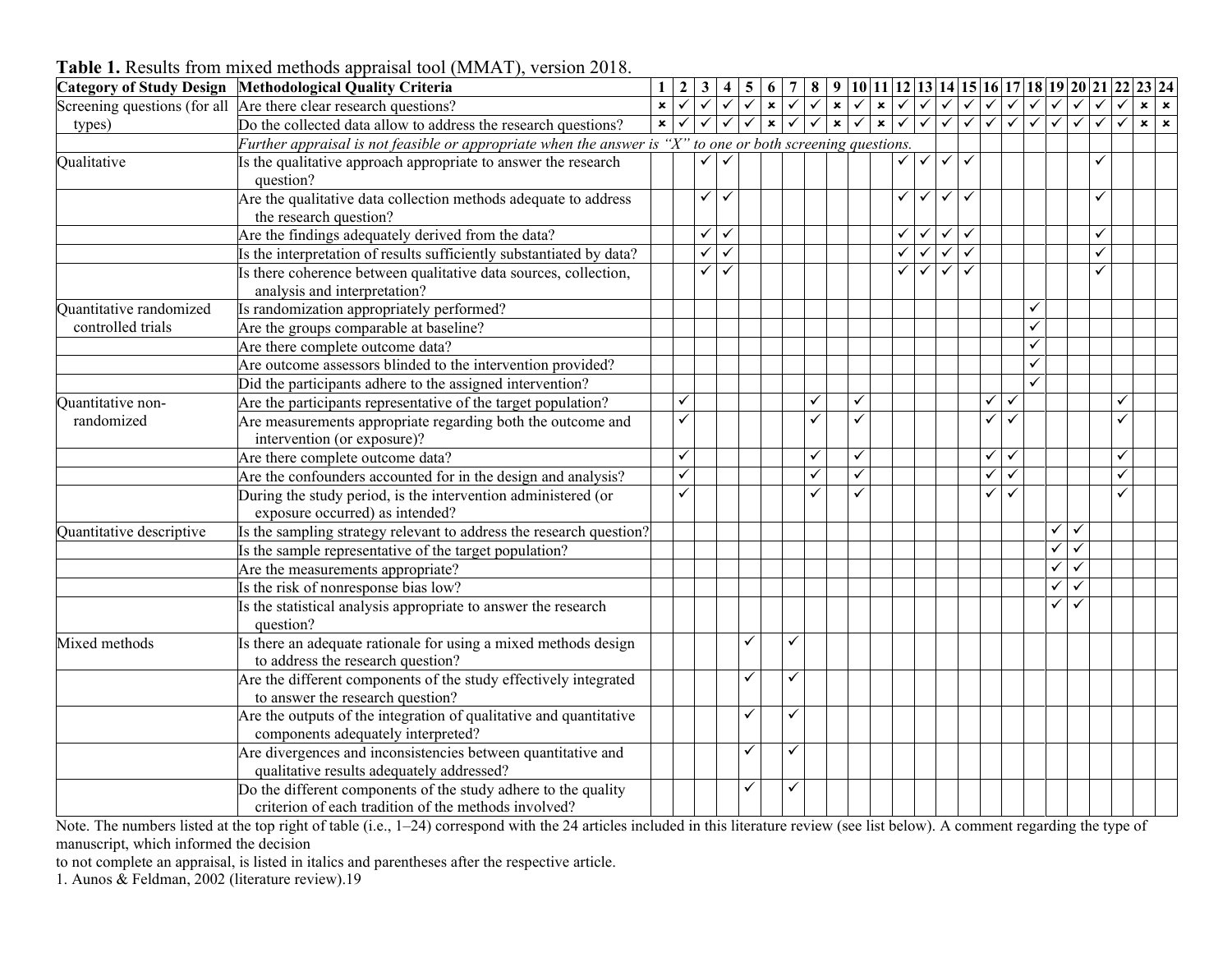2. Brown-Lavoie et al., 2014.30 3. Cai & Richdale, 2016.28 4. Cowen, 1988.17 5. Forte et al., 2011.22 6. Gelbar et al., 2014 (literature review).18 7. Hannah & Stagg, 2016.31 8. Hartley et al., 2008.36 9. Lumley & Scotti, 2001 (viewpoint).33 10. McGillivray, 1999.32 11. Morgan et al., 2011 (viewpoint).34 12. O'Brien et al., 2009.29 13. Paiewonsky, 2011.24 14. Paul, 1999.25 15. Raghavan et al., 2013.23 16. Reed et al., 2016.37 17. Shandra et al., 2014.20 18. Singh et al., 2014.38 19. Taggart et al., 2006.40 20. Tracy & Hosken, 1997.39 21. Van et al., 2015.26 22. White et al., 2011.21 23. Winges-Yanez, 2013 (autoethnography).35 24. Zager & Alpern, 2010 (literature review).27

| <b>Article</b>                                  | Data Type | Sample                                           | <b>Literature Review Subsection</b>                                                        | <b>Future Recommendations</b>                                                                                                                                                                                                                                                                                                                                                                                               |
|-------------------------------------------------|-----------|--------------------------------------------------|--------------------------------------------------------------------------------------------|-----------------------------------------------------------------------------------------------------------------------------------------------------------------------------------------------------------------------------------------------------------------------------------------------------------------------------------------------------------------------------------------------------------------------------|
| Aunos & Feldman $(2002)^{19}$                   | Secondary | Individuals with ID                              | Sexuality, Dating, and Romantic<br>Relationships                                           | Studies to assess attitude change of parents, teachers, professionals, judges,<br>workers, and people with ID in regards to procreation and sterilization<br>Studies to evaluate effects of prejudicial attitudes on sexual expressions and<br>parenting                                                                                                                                                                    |
| Brown-Lavoie, Viecili, &<br>Weiss $(2014)^{30}$ | Primary   | Individuals with and<br>without ASD              | Sexuality, Dating, and Romantic<br>Relationships                                           | Research to determine best practices for proactive prevention, through<br>teaching of sexually related information to children, adolescents, and adults<br>Research to examine association between childhood victimization and adult<br>victimization, and other individual and contextual factors that contribute to<br>increased risk for victimization                                                                   |
| Cai & Richdale $(2016)^{28}$                    | Primary   | ASD and their<br>family members                  | College students with <i>College Experiences</i> , Coping<br>Strategies, and Support Needs | Disclosure and registration with disability support services<br>New research on best way to provide educational support and social support                                                                                                                                                                                                                                                                                  |
| Cowen $(1988)^{17}$                             | Primary   | College students with (<br>learning disabilities | College Experiences, Coping<br>Strategies, and Support Needs                               | Intervention strategies that focus on coping strategies for compensating for<br>or bypassing skill deficits, and remediation of skill deficits<br>High school personnel to teach compensatory strategies<br>High school counselors to help students gain awareness of support services<br>available on campuses where applying<br>Postsecondary institutions to develop faculty awareness of characteristics of<br>students |

| Table 2. Characteristics of each article and future recommendations presented within each article. |  |
|----------------------------------------------------------------------------------------------------|--|
|----------------------------------------------------------------------------------------------------|--|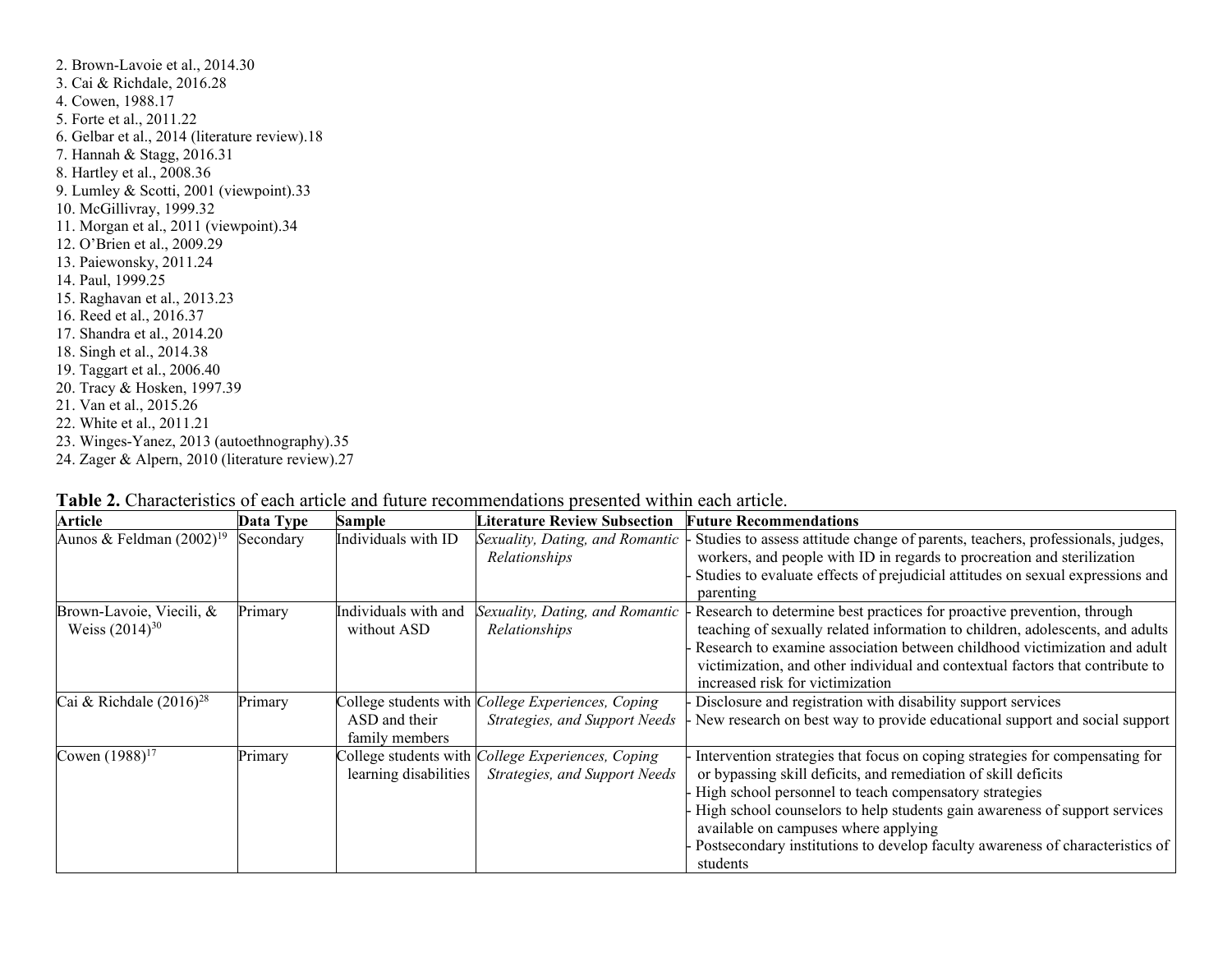|                                                                            |                                                 |                                                                                                       |                                                                                            | Research on influence of social/emotional factors on academic progress,<br>relationships between effectiveness of coping strategies and intelligence,<br>level of education reached, grade point average, and severity of the learning<br>disability                                                                                                                                           |
|----------------------------------------------------------------------------|-------------------------------------------------|-------------------------------------------------------------------------------------------------------|--------------------------------------------------------------------------------------------|------------------------------------------------------------------------------------------------------------------------------------------------------------------------------------------------------------------------------------------------------------------------------------------------------------------------------------------------------------------------------------------------|
| Forte, Jahoda, & Dagnan<br>$(2011)^{22}$                                   | Primary                                         | Young adults with<br>and without mild ID<br>who were<br>transitioning into<br>college<br>environments | Transition Experiences and<br>Worries                                                      | Broad agenda to overcome social exclusion and limited life opportunities<br>Developmental approach to promote resilience and sense of self-<br>determination, and to reduce worry before reaching later stages of transition                                                                                                                                                                   |
| Gelbar, Smith, & Reichow<br>$(2014)^{18}$                                  | Secondary                                       | <b>ASD</b>                                                                                            | College students with <i>College Experiences</i> , Coping<br>Strategies, and Support Needs | Research to understand how to best serve these students in college and to<br>improve their post-school outcomes                                                                                                                                                                                                                                                                                |
| Hannah & Stagg $(2016)^{31}$                                               | Primary                                         | Individuals with and<br>without ASD                                                                   | Sexuality, Dating, and Romantic<br>Relationships                                           | Education relating to sex and sexuality in school that is more specifically<br>tailored to particular needs<br>Sex and sexuality education in schools should incorporate specific features<br>of ASD (i.e., rigidity of thought, a lack of peer group support, difficulties in<br>reading intentions of others)<br>Research focused on needs and concerns related to sex and sexuality         |
| Hartley, Lickel, & MacLean Primary<br>$(2008)^{36}$                        |                                                 | Individuals with mild <i>Mental Health</i><br>ID and their support<br>staff                           |                                                                                            | Research to determine whether staff behavior is consistent with stated<br>preferences in regards to interacting less with depressed than nondepressed<br>adults<br>Research focused on interpersonal pathways contributing to depression<br>Interventions to treat depression<br>Educate staff and adults about interpersonal pattern of excessive reassurance<br>seeking and ways to alter it |
| Lumley & Scotti $(2001)^{33}$                                              | No data<br>collection;<br>conceptual<br>article | Individuals with ID                                                                                   | Sexuality, Dating, and Romantic<br>Relationships                                           | Expanded approach to addressing sexuality, which includes continuous,<br>long-term person-centered planning and support<br>Utilize team approaches to maximize, coordinate, and integrate assessment,<br>program development, and provision of support in regards to sexuality<br>Comprehensive programs to address sexuality, with data collected to<br>determine program effectiveness       |
| McGillivray (1999) <sup>32</sup>                                           | Primary                                         | Individuals with and<br>without<br>mild/moderate ID                                                   | Sexuality, Dating, and Romantic<br>Relationships                                           | Solutions to address increased vulnerability to contracting HIV/AIDS need to<br>extend beyond provision of sexuality education and skills training<br>Challenge service providers to recognize and support people with ID in their<br>sexual orientations and choices                                                                                                                          |
| Morgan, Mancl, Kaffar, &<br>Ferreira $(2011)^{34}$                         | No data<br>collection;<br>conceptual<br>article | GBT secondary<br>students with<br>disabilities                                                        | Sexuality, Dating, and Romantic<br>Relationships                                           | Educators to address LGBT issues to ensure safety and security of all<br>students<br>Special education professionals to recognize that students do have a sexual<br>identity that is an important part of student development<br>Implement strategies to protect the safety and well-being of all LGBT<br>students                                                                             |
| O'Brien, Shevlin, O'Keefe,<br>Fitzgerald, Curtis, &<br>Kenny $(2009)^{29}$ | Primary                                         | ID                                                                                                    | College students with <i>College Experiences</i> , Coping<br>Strategies, and Support Needs | Acknowledge voice of college students with ID<br>Increase opportunities within postsecondary education settings to maximize<br>academic and social development, consistent with the goal of full inclusion                                                                                                                                                                                     |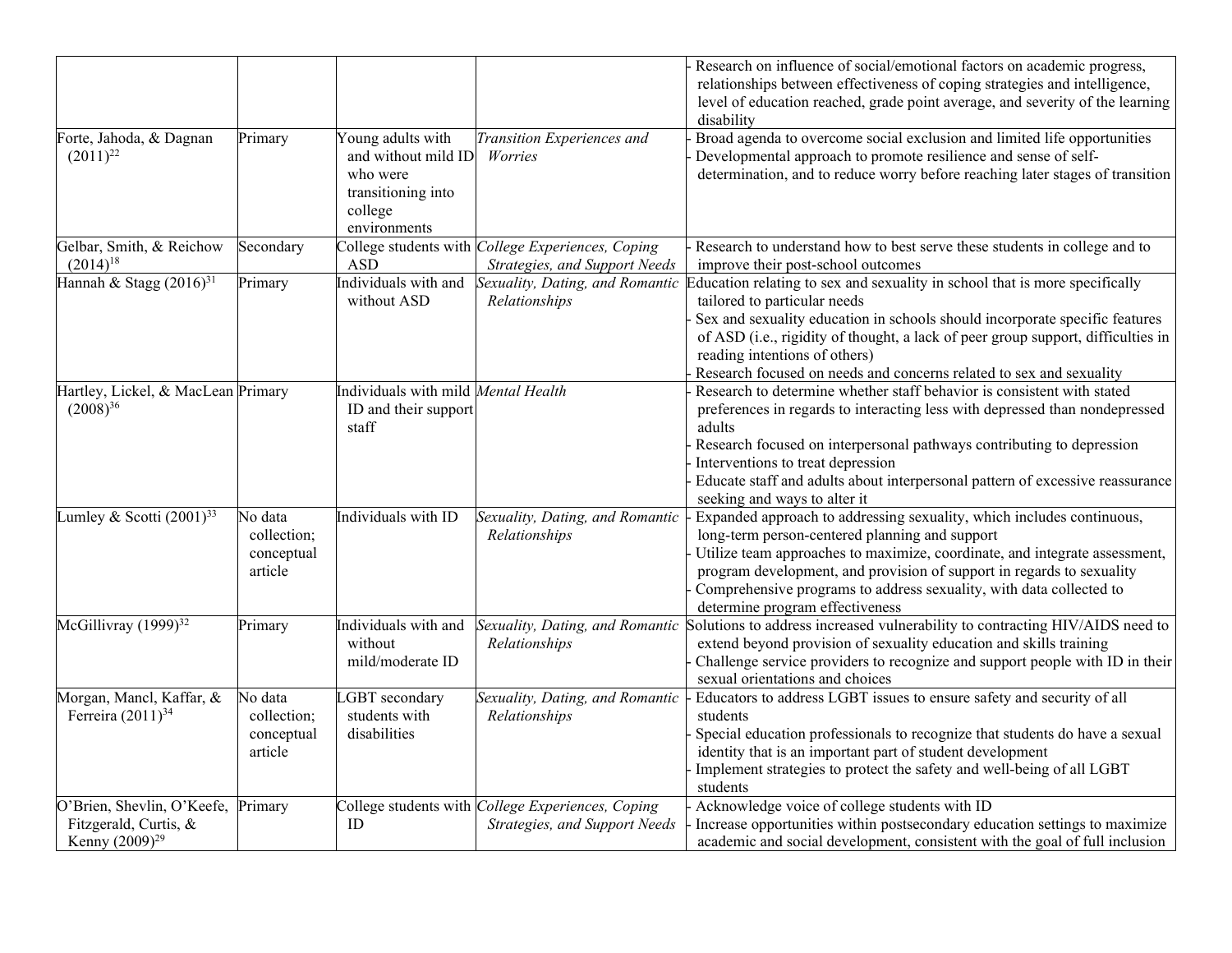| Paiewonsky $(2011)^{24}$            | Primary   |                                                | College students with College Experiences, Coping         | Facilitation of participatory action research, so that researchers and                          |
|-------------------------------------|-----------|------------------------------------------------|-----------------------------------------------------------|-------------------------------------------------------------------------------------------------|
|                                     |           | ID                                             | Strategies, and Support Needs                             | practitioners can draw more accurate conclusions about what is going well                       |
|                                     |           |                                                |                                                           | and what needs to change                                                                        |
|                                     |           |                                                |                                                           | Utilize participatory action research to give these students opportunity to                     |
|                                     |           |                                                |                                                           | reflect on this new experience, and to build their own leadership role in                       |
|                                     |           |                                                |                                                           | shaping an inclusive college education                                                          |
| Paul $(1999)^{25}$                  | Primary   |                                                | College students with <i>College Experiences</i> , Coping | Increase provision of appropriate services by assessing needs, and involving                    |
|                                     |           | disabilities who use                           | Strategies, and Support Needs                             | students in decision-making process                                                             |
|                                     |           | wheelchairs                                    |                                                           | Increase use of in-depth interviewing among university personnel as means                       |
|                                     |           |                                                |                                                           | of contributing to evaluation and service provision                                             |
|                                     |           |                                                |                                                           | Research to understand difference in needs among different institutional                        |
|                                     |           |                                                |                                                           | environments, among postgraduate and undergraduate students, and among                          |
|                                     |           |                                                |                                                           | male and female college students                                                                |
|                                     |           |                                                |                                                           | Research capturing ethnographic perspective to enrich what is already                           |
|                                     |           |                                                |                                                           | known about day-to-day activities of students                                                   |
| Raghavan, Pawson, & Small Primary   |           | Family Carers of                               | Transition Experiences and                                | Research to understand complex relationship between socioeconomic                               |
| $(2013)^{23}$                       |           | young adults with                              | Worries                                                   | standing and ethnicity                                                                          |
|                                     |           | ID who were                                    |                                                           | Service providers should not assume presence of family support beyond                           |
|                                     |           | transitioning into                             |                                                           | nuclear family                                                                                  |
|                                     |           | college                                        |                                                           | Service providers should explore complex dynamics of family relations                           |
|                                     |           | environments                                   |                                                           | Use interdependence as goal of transition plannings to be more consistent<br>with family wishes |
| Reed, Giles, Gavin, Carter,         |           | College students with Mental Health            |                                                           | Research to better understand how significant psychosocial difficulties and                     |
| & Osborne $(2016)^{37}$             | Primary   | and without ASD                                |                                                           | comorbidities affect quality of life                                                            |
|                                     |           |                                                |                                                           | Development of supports                                                                         |
| Shandra, Hogan, & Short             | Secondary | Mothers and women                              | Sexuality, Dating, and Romantic                           | Reproductive health researchers and practitioners to assure support for all                     |
| $(2014)^{20}$                       |           | without children                               | Relationships                                             | women who desire pregnancy and motherhood                                                       |
|                                     |           | who do and do not                              |                                                           | Deeper understanding of reproductive health needs and challenges                                |
|                                     |           | have a disability                              |                                                           |                                                                                                 |
| Singh, Lancioni, Myers,             | Primary   | Individuals with mild <i>Drugs and Alcohol</i> |                                                           | Research focused on differential abilities for effectively regulating emotions                  |
| Karazsia, Winton, & Singh           |           | ID                                             |                                                           | of smokers who are successful quitters, and those that either cannot quit                       |
| $(2014)^{38}$                       |           |                                                |                                                           | smoking or who lapse early after quitting                                                       |
|                                     |           |                                                |                                                           | Research to investigate specific facets of mindfulness that may be strongly                     |
|                                     |           |                                                |                                                           | correlated with emotion regulation deficits of quitters                                         |
|                                     |           |                                                |                                                           | Research and practice that makes use of mindfulness-based procedures                            |
| Taggart, McLaughlin,                | Primary   | Social workers,                                | Drugs and Alcohol                                         | Reexamination of existing mental health services, since substance misuse is                     |
| Quinn, & Milligan                   |           | nurses, and                                    |                                                           | associated with mental health problems                                                          |
| $(2006)^{40}$                       |           | mainstream                                     |                                                           | Primary care personnel and staff to recognize those individuals who are                         |
|                                     |           | addiction workers                              |                                                           | hazardously using alcohol, drugs, and/or prescribed medications.                                |
|                                     |           | with person(s) with                            |                                                           |                                                                                                 |
|                                     |           | ID who were                                    |                                                           |                                                                                                 |
|                                     |           | abusing substances                             |                                                           |                                                                                                 |
|                                     |           | on their caseload                              |                                                           |                                                                                                 |
| Tracy & Hosken (1997) <sup>39</sup> | Primary   | Individuals with mild <i>Drugs and Alcohol</i> |                                                           | Giving individual, clear advice about implications of smoking to individuals,                   |
|                                     |           | ID                                             |                                                           | followed by appropriate supportive strategies to assist people to accomplish                    |
|                                     |           |                                                |                                                           | goals                                                                                           |